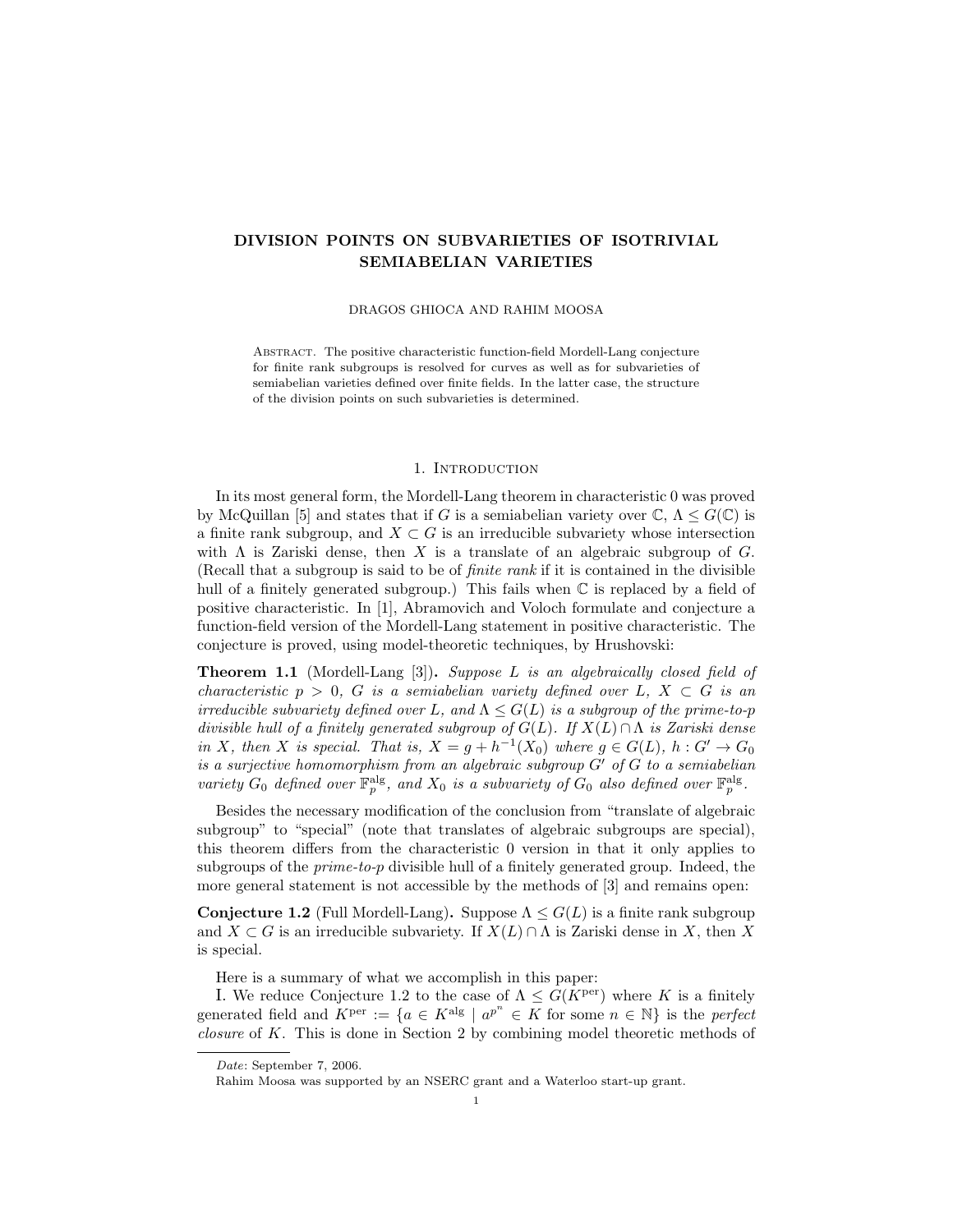Scanlon [11] with an idea of Rössler's [10]. As a consequence, a result of Kim's [4] resolves the curve case of Conjecture 1.2.

II. We resolve Conjecture 1.2 for semiabelian varieties defined over finite fields. This is done in Section 3. Besides (I), we make use of a uniform description, obtained by Scanlon and the second author [8], of sets of the form  $X(L) \cap \Gamma$  where  $\Gamma$  is a finitely generated subgroup of  $G(L)$  that is invariant under the Frobenius endomorphism of G.

III. Still in the isotrivial case, we extend the results of [8] to give an explicit description of sets of the form  $X(L) \cap \Gamma^{\text{div}}$  where  $\Gamma$  is a finitely generated subgroup of  $G(L)$  that is invariant under the Frobenius endomorphism of G and  $\Gamma^{\text{div}} := \{g \in$  $G(L) \mid ng \in \Gamma$  for some  $n \in \mathbb{Z}$  is the *divisible hull* of  $\Gamma$ . See Theorem 3.24 for a precise statement.

We are grateful to Thomas Scanlon for communicating to us Lemma 2.3 below. We end this introduction with a slight elaboration on *special* subvarieties.

**Definition 1.3.** For  $\Lambda \leq G(L)$ , by a  $\Lambda$ -special subvariety of G we mean a subvariety of the form  $g + h^{-1}(X_0)$  where  $g \in \Lambda^{\text{div}}, h : G' \to G_0$  is a surjective homomorphism from an algebraic subgroup G' of G to a semiabelian variety  $G_0$  defined over  $\mathbb{F}_p^{\text{alg}}$ , and  $X_0$  is a subvariety of  $G_0$  also defined over  $\mathbb{F}_p^{\text{alg}}$ .

If  $\Lambda = \{0\}$  then we say absolutely special rather than  $\{0\}$ -special.

A special subvariety is then a  $G(L)$ -special subvariety (note that because L is algebraically closed  $G(L)^{\text{div}} = G(L)$ .

**Fact 1.4.** An irreducible subvariety  $X \subset G$  is absolutely special if and only if it has a Zariski dense set of torsion points.

Proof. The right-to-left direction is the positive characteristic Manin-Mumford conjecture: see Pink and Rössler  $[9]$  for an algebraic proof, or Scanlon  $[11]$  for a modeltheoretic proof that relies on the trichotomy theorem for generic difference fields in positive characteristic [2].

For the left-to-right direction, suppose  $h : G' \to G_0$  is a surjective homomorphism where  $G'$  is an algebraic subgroup of  $G$  and  $G_0$  is a semiabelian variety defined over  $\mathbb{F}_p^{\text{alg}}$ . Given  $X_0 \subset G_0$  defined over  $\mathbb{F}_p^{\text{alg}}$ , it suffices to show that  $h^{-1}(X_0)$ has a Zariski dense intersection with  $G'_{\text{tor}}$ . Since  $X_0(\mathbb{F}_p^{\text{alg}})$  is Zariski dense in  $X_0$ , this will follow once we observe that  $h^{-1}(x)$  has a Zariski dense intersection with  $G'_{\text{tor}}$  for any  $x \in X_0(\mathbb{F}_p^{\text{alg}})$ . As taking the torsion subgroup is an exact functor on semiabelian varieties,  $h(G'_{\text{tor}}) = (G_0)_{\text{tor}} = G(\mathbb{F}_p^{\text{alg}})$ . It follows that for any  $x \in X_0(\mathbb{F}_p^{\text{alg}}), h^{-1}(x) = g + \text{ker}(h)$  for some  $g \in G'_{\text{tor}}$ . As every algebraic subgroup of G' has a Zariski dense set of torsion points, we have that  $h^{-1}(x)$  has a Zariski dense intersection with  $G_{\text{tor}}'$ , as desired.

Corollary 1.5. (a) The sum of  $(Λ-)special$  subvarieties is  $(Λ-)special$ .

(b) If  $G$  is defined over a finite field then a subvariety of  $X$  is special if and only if some translate of it is also defined over a finite field.

Proof. It is clear from Fact 1.4 that the sum of absolutely special varieties is absolutely special. Part (a) follows as a  $\Lambda$ -special subvariety is of the form  $g + Y$  where Y is absolutely special (and  $g \in \Lambda^{\text{div}}$ ). Part (b) also follows from Fact 1.4 using the fact that if G is defined over  $\mathbb{F}_p^{\text{alg}}$  then its torsion group is  $G(\mathbb{F}_p^{\text{alg}})$ .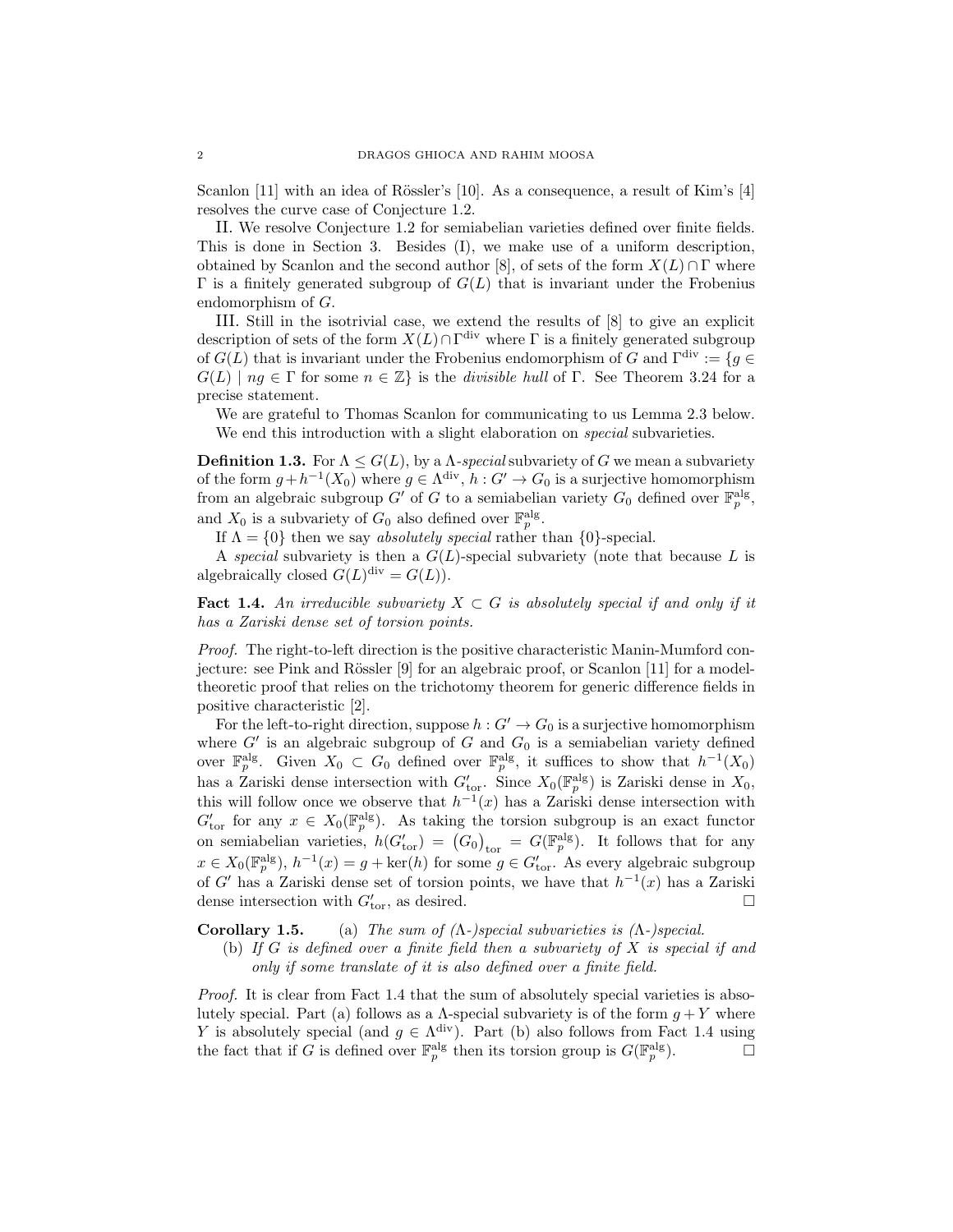## 2. Toward the full Mordell-Lang conjecture in positive **CHARACTERISTIC**

Fix  $L$  an algebraically closed field of positive characteristic  $p$  and  $G$  a semiabelian variety defined over L. All varieties in this section are assumed to be defined over L. Our aim here is to show that the following apparent weakening is in fact equivalent to the Full Mordell-Lang conjecture.

**Conjecture 2.1.** Let  $K \leq L$  be a finitely generated field over which G is defined,  $\Lambda \leq G(K^{\text{per}})$  a finite rank subgroup, and  $X \subset G$  an irreducible subvariety defined over K. If  $X(L) \cap \Lambda$  is Zariski dense in X, then X is special.

The published proof that Conjecture 2.1 implies Conjecture 1.2 (Theorem 4.3 of [11]) is incorrect; for one thing, it implicitly assumes that the semiabelian variety has  $\mathbb{F}_p^{\text{alg}}$ -trace zero. We were unable to correct that argument. On the other hand, using some ideas from that argument together with a modification of a technique of Rössler's from  $[10]$  we are able to prove:

### Theorem 2.2. Conjecture 2.1 implies Conjecture 1.2.

*Proof.* Let  $\Lambda \leq \Gamma^{\text{div}}$  where  $\Gamma \leq G(L)$  is a finitely generated group, and  $X \subset G$  and irreducible subvariety such that  $X(L) \cap \Lambda$  is Zariski dense in X. We wish to show that X is special. We proceed by induction on dim X. Working modulo  $\text{Stab}(X)$ we may assume that  $X$  has trivial stabiliser.

Let  $K \leq L$  be a finitely generated field over which G and X are defined and such that  $\Gamma \leq G(K)$ . We begin with the following uniform version of the Manin-Mumford conjecture communicated to us by Thomas Scanlon.

**Lemma 2.3** (T. Scanlon). There exist absolutely special subvarieties  $Y_1, \ldots, Y_\ell$  of G such that for any  $g \in \Gamma^{\text{div}}$  there is  $I \subset \{1, \ldots, \ell\}$  and  $\zeta \in G_{\text{tor}}$  such that

$$
\overline{(g+X(L))\cap G_{\text{tor}}} = \bigcup_{i\in I} \zeta + Y_i.
$$

Proof of Lemma 2.3. The proof of this lemma uses (and repeats) that part of the proof of Theorem 4.3 of [11] which is correct.

Let  $\sigma: L \to L$  be a field automorphism fixing K and let  $P(x) \in \mathbb{Z}[x]$  be a polynomial whose complex roots do not include any roots of unity and such that  $P(\sigma)$  vanishes on  $G_{\text{tor}}$ . The existence of such a pair  $(\sigma, P)$  is proved in [11] (cf. Corollary 3.5). Extend the difference field  $(L, \sigma)$  to a difference closed field  $(\mathbb{U}, \sigma)$ (i.e., a model of ACFA<sub>p</sub>). Let  $T := \ker P(\sigma)(\mathbb{U})$  and  $F := G(Fix(\sigma))$ . The main consequence of our choice of P and  $\sigma$  is that T and Fix( $\sigma$ ) are orthogonal (cf. sections 3.2 and 3.3, and especially Lemma 3.18, of [11]).

Note the following facts:

- (i)  $\Gamma^{\text{div}} \cap T = G_{\text{tor}}$
- (ii)  $(\sigma 1)(\Gamma^{\text{div}}) \subset G_{\text{tor}}$
- (iii)  $P(\sigma)(\Gamma^{\text{div}}) \subset \Gamma^{\text{div}} \cap F$

Indeed, (i) and (ii) follow from the fact that  $\sigma$  fixes  $\Gamma \leq G(K)$  pointwise and commutes with all multiplication-by-n maps. By (ii),  $P(\sigma) \circ (\sigma - 1)$  vanishes on  $\Gamma^{\text{div}}$ . Since  $P(σ) ∘ (σ − 1) = (σ − 1) ∘ P(σ)$ , we get (iii). Now – exactly as in the proof of Theorem 4.3 of [11] – using (ii),(iii), and the fact that  $P(x)$  and  $x - 1$ are co-prime, one shows that  $\Gamma^{\text{div}} = (\Gamma^{\text{div}} \cap T) + (\Gamma^{\text{div}} \cap F)$ . By (i) this implies  $\Gamma^{\text{div}} = G_{\text{tor}} + (\Gamma^{\text{div}} \cap F).$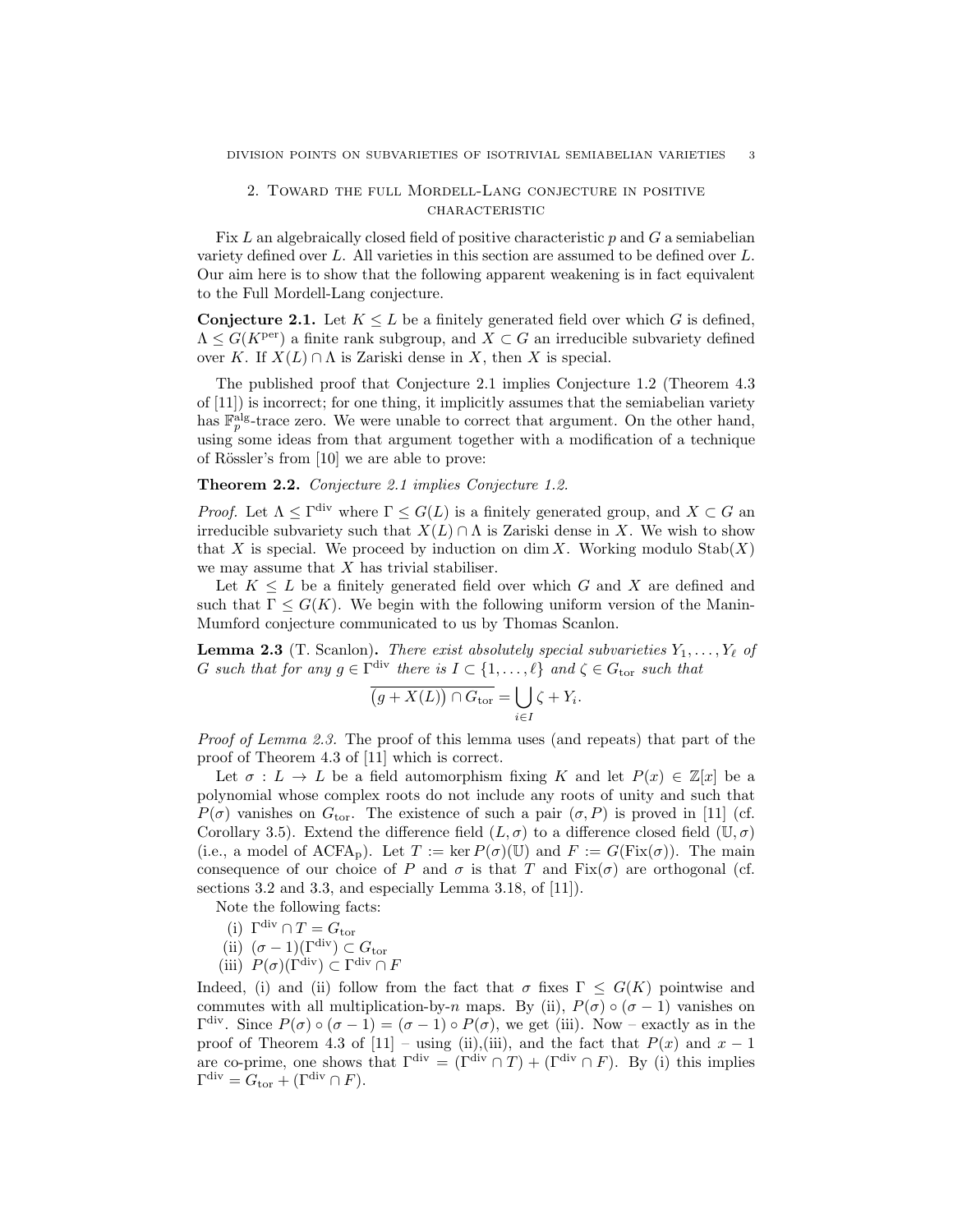Let  $s: G \times G \to G$  be the addition map on G, and let  $\widetilde{X} = s^{-1}(X)$ . Now

$$
X(L) \cap \Gamma^{\text{div}} = X(\mathbb{U}) \cap \Gamma^{\text{div}}
$$
  
=  $s \left[ \tilde{X}(\mathbb{U}) \cap (G_{\text{tor}} \times (\Gamma^{\text{div}} \cap F)) \right]$   
=  $s \left[ (\tilde{X}(\mathbb{U}) \cap (T \times F)) \cap (G_{\text{tor}} \times (\Gamma^{\text{div}} \cap F)) \right]$ 

The orthogonality of T and Fix( $\sigma$ ) implies that there are  $\sigma$ -closed sets  $A_1, \ldots, A_\ell \subset$ T and  $B_1, \ldots, B_\ell \subset F$  such that

$$
\widetilde{X}(\mathbb{U}) \cap (T \times F) = \bigcup_{i=1}^{\ell} A_i \times B_i.
$$

Letting  $Y_i$  be the Zariski closure of  $G_{\text{tor}} \cap A_i$  and  $Z_i$  the Zariski closure of  $\Gamma^{\text{div}} \cap B_i$ , we obtain that

$$
X(L) \cap \Gamma^{\text{div}} = \bigcup_{i=1}^{\ell} \big( Y_i(\mathbb{U}) \cap G_{\text{tor}} \big) + \big( Z_i(\mathbb{U}) \cap (\Gamma^{\text{div}} \cap F) \big)
$$

and

$$
X = \bigcup_{i=1}^{\ell} Y_i + Z_i.
$$

By the positive characteristic Manin-Mumford theorem (Fact 1.4) we know that each  $Y_i$  is a finite union of absolutely special subvarieties of  $X$ . Decomposing further we may assume that each  $Y_i$  is itself absolutely special.

We now show that these  $Y_1, \ldots, Y_\ell$  satisfy the conclusion of Lemma 2.3. Suppose  $g \in \Gamma^{\text{div}}$ , and write  $g = \zeta + \eta$  where  $\zeta \in G_{\text{tor}}$  and  $\eta \in \Gamma^{\text{div}} \cap F$ . Let  $I := \{i : -\eta \in$  $Z_i$ . Fix  $i \in I$  and suppose  $y \in Y_i$ . Then  $y - \eta \in Y_i + Z_i \subset X$  and so  $y \in (\eta + X(L))$ . That is,  $Y_i \subset (\eta + X(L))$ , and so  $Y_i \subset (\eta + X(L)) \cap G_{\text{tor}}$ . On the other hand, suppose  $t \in (\eta + X(L)) \cap G_{\text{tor}}$ . Then  $t - \eta \in X(L)$  and so  $(t, -\eta) \in X \cap (T \times F)$ . Hence  $(t, -\eta) \in A_i \times B_i$  for some  $i \leq \ell$ . In particular,  $-\eta \in Z_i$  (so  $i \in I$ ) and  $t \in Y_i$ . That is,  $(\eta + X(L)) \cap G_{\text{tor}} \subset \bigcup_{i \in I} Y_i$  and so  $(\eta + X(L)) \cap G_{\text{tor}} \subset \bigcup_{i \in I} Y_i$ . We have shown that

$$
\overline{(\eta + X(L)) \cap G_{\text{tor}}} = \bigcup_{i \in I}
$$

 $Y_i$ .

So

$$
\overline{(g+X(L)) \cap G_{\text{tor}}} = \overline{(\zeta + \eta + X(L)) \cap G_{\text{tor}}}
$$
  
=  $\zeta + \overline{(\eta + X(L)) \cap G_{\text{tor}}}$   
=  $\bigcup_{i \in I} \zeta + Y_i$ 

as desired.  $\Box$ 

Let  $Y_1, \ldots, Y_\ell$  be as in Lemma 2.3. Fix  $i \leq \ell$  such that dim  $Y_i > 0$ , and let

$$
W_i := \{ w \in G : w + Y_i \subset X \}.
$$

So  $W_i$  is a Zariski closed subset of G and  $W_i + Y_i \subset X$ . If  $\dim W_i = \dim X$  then  $X = W_i + y$  for all  $y \in Y_i$ . But the facts that  $\text{Stab}(X) = 0$  and  $\dim Y_i > 0$  make this impossible. Hence, dim  $W_i < \dim X$ . By induction, the Zariski closure  $W_i$  of  $W_i \cap \Gamma^{\text{div}}$  is a finite union of special subvarieties of G.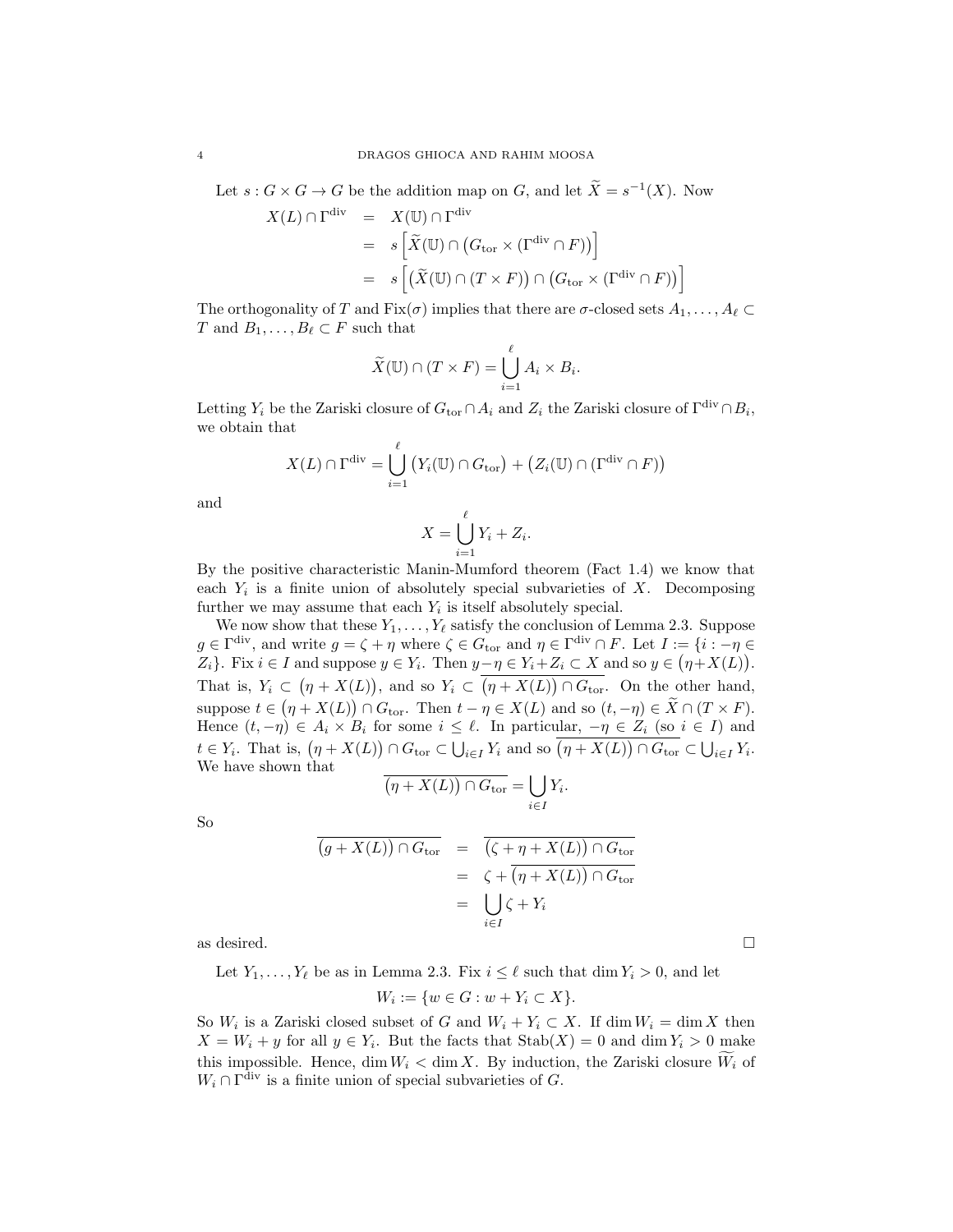Let  $Z := \bigcup \{W_i + Y_i : \dim Y_i > 0\}$ . By Corollary 1.5(a), Z is a finite union of special subvarieties. Hence, if  $Z = X$  we are done. We may therefore assume that  $Z$  is a proper Zariski closed subset of  $X$ . We now follow Rössler's argument [10] using  $Z$  in place of the union of all positive dimensional "linear" subvarieties of  $X$ . The only substantial modification of his argument that we require in our context is that we need Claim 2.5 to prove Lemma 2.4 below.

Let  $U := X \setminus Z$ . Replacing K by a finitely generated extension we may assume that  $Z$  is defined over  $K$ .

**Lemma 2.4.** There exists a finite set  $C \subset G(K^{\text{alg}})$  such that for all  $a \in U \cap \Gamma^{\text{div}}$ and  $\tau \in \text{Gal}(K^{\text{alg}}/K^{\text{per}}), \tau(a) - a \in C.$ 

*Proof of Lemma 2.4.* Let  $a \in \Gamma^{\text{div}}$ . We first point out that  $G_{\text{tor}} \cap (U - a)$  is finite, and its cardinality is bounded independently of a. Indeed,

$$
(G_{\text{tor}} \cap (U - a)) \cup (G_{\text{tor}} \cap (Z - a)) = G_{\text{tor}} \cap (X - a) = \bigcup_{i \in I} \zeta + Y_i
$$

for some  $I \subset \{1, ..., \ell\}$  and  $\zeta \in G_{\text{tor}}$  by Lemma 2.3. Fix  $i \in I$  such that  $\dim Y_i > 0$ . As  $a+\zeta+Y_i \subset X$ ,  $a+\zeta \in W_i$ . On the other hand,  $a \in \Gamma^{\text{div}}$  and  $\zeta \in G_{\text{tor}} \leq \Gamma^{\text{div}}$ . So  $a + \zeta \in W_i$ , which implies that  $a + \zeta + Y_i \subset Z$ . Hence  $(\zeta + Y_i) \cap (U - a) = \emptyset$ . That is,  $G_{\text{tor}} \cap (U - a)$  is contained in the finite set  $\{\zeta + Y_i \mid 1 \le i \le \ell \text{ and } \dim(Y_i) = 0\}.$ The size of this latter set, say  $c$ , does not depend on  $a$ .

On the other hand, for any  $a \in U \cap \Gamma^{\text{div}}$  and  $\tau \in \text{Gal}(K^{\text{alg}}/K^{\text{per}})$ ,  $\tau(a) - a \in$  $G_{\text{tor}} \cap (U - a)$ . Indeed,  $\tau(U) = U$  as Z is defined over K, and if  $na \in \Gamma$  then  $n(\tau(a) - a) = \tau(na) - na = 0$ . Hence  $[K<sup>per</sup>(a) : K<sup>per</sup>]$  is bounded by c. It follows that for any  $a \in U \cap \Gamma^{\text{div}}$  and  $\tau \in \text{Gal}(K^{\text{alg}}/K^{\text{per}})$ ,

$$
[K^{\text{per}}(\tau(a) - a) : K^{\text{per}}] \le [K^{\text{per}}(a, \tau(a)) : K^{\text{per}}] \le c^2.
$$

The lemma will therefore follow from the following claim:

$$
\sqcup
$$

**Claim 2.5.** Given  $d > 0$  there are only finitely many torsion points  $\alpha \in G_{\text{tor}}$  such that  $[K<sup>per</sup>(\alpha) : K<sup>per</sup>] < d$ .

*Proof of Claim 2.5.* First note that if  $[K^{per}(\alpha) : K^{per}] < d$  then  $[K(\alpha) : K]_{sep} < d$ . So if  $\alpha$  is separable over K then  $[K(\alpha):K] < d$ . Hence, the set of prime-to-p torsion points on G that satisfy  $[K<sup>per</sup>(\alpha) : K<sup>per</sup>] < d$  is finite (by Northcott's Theorem as in Lemma 2.5 of [10]). Since every torsion point on G is the sum of a prime-to- $p$ torsion point and a p-primary torsion point, it suffices to show that the set

$$
N := \{ \alpha \in G(L) : [K^{\text{per}}(\alpha) : K^{\text{per}}] < d, p^n \alpha = 0 \text{ for some } n \}
$$

is finite.

First we prove that there are only finitely many p-primary torsion points in  $G(E^{\text{per}})$  for any finitely generated field  $E > K$  (and hence in fact only finitely many torsion at all in  $G(E^{per})$ ). Let

$$
1\to T\to G\to A\to 0
$$

be an exact sequence of algebraic groups, where  $T$  is a torus and  $A$  is an abelian variety. Replacing  $E$  by a finitely generated extension, we may assume that the above exact sequence of algebraic groups is defined over  $E$ . Because the  $p$ -primary part of  $T_{\text{tor}}$  is trivial (recall that T is isomorphic to a power of the multiplicative group in characteristic p), we conclude that the p-primary part of  $G(E^{\text{per}})$  injects into the p-primary part of  $A(E^{per})$ . Hence, it suffices to show that the p-primary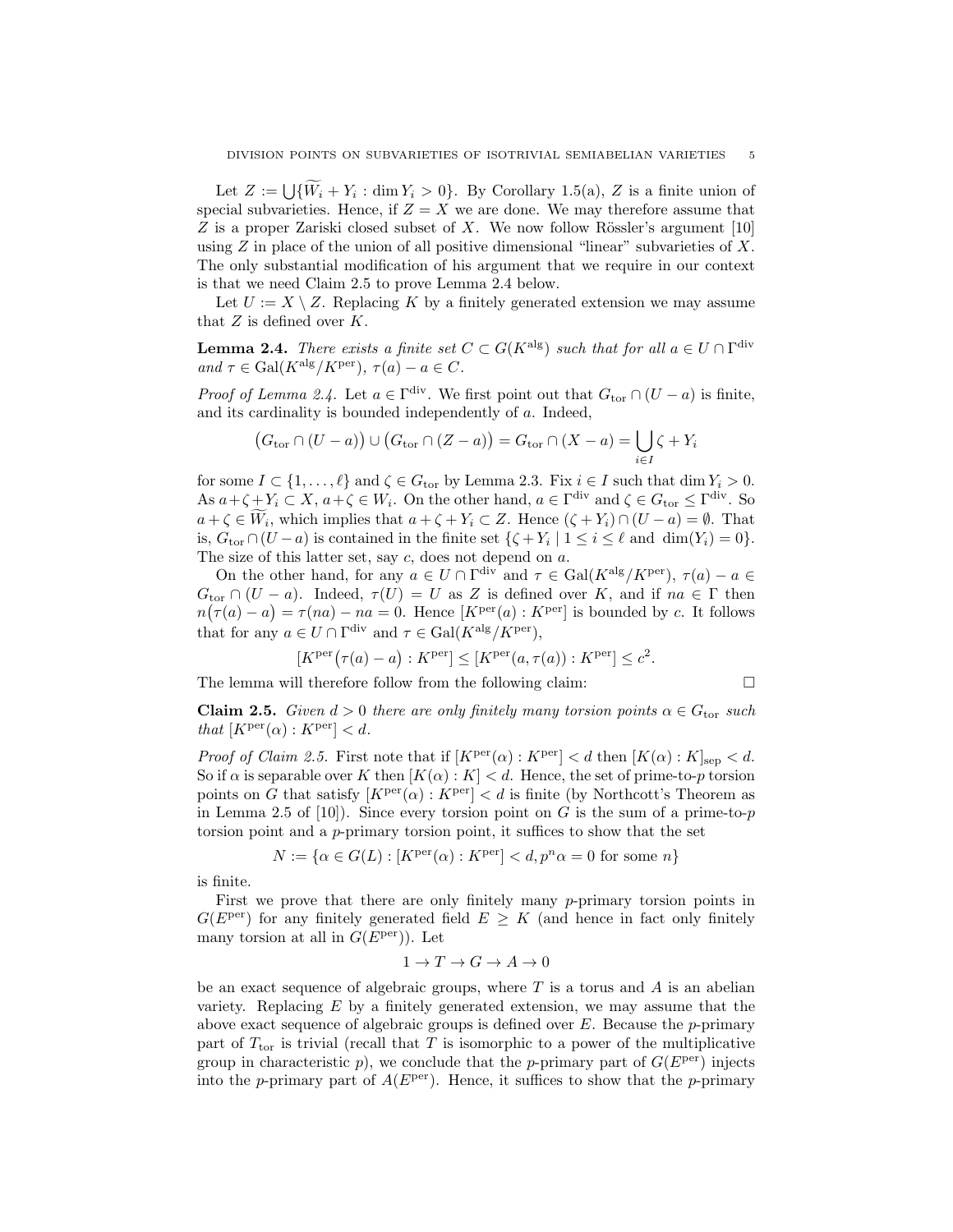part of  $A(E^{per})$  is finite. At the expense of replacing E by a finite extension, we may assume  $A[p] \subset A(E)$ .

As explained in Lemma 3.2 of [11], we can find a discrete valuation ring  $R$  whose fraction field is  $E$  and whose residue field is finite, such that its corresponding place v of E is of good reduction for A, and moreover, the reduction at v is injective on  $A[p]$  (in the language from [11], this means that we can find a DVR R and an abelian scheme  $\mathfrak A$  such that its generic fibre is A, and its special fibre is an abelian variety which has the same  $p$ -rank as  $A$ ). Because  $A$  is a projective variety,  $A(R) = A(E)$  and so, reducing the E-points of A at v is a well-defined notion. For every  $n \geq 1$ , there exists an unique place of  $E^{1/p^n}$  which lies above v. By abuse of language, we may also call it v. Because the reduction at v is injective on  $A[p]$ , then the reduction at v is also injective on all the p-primary torsion of  $A(E^{1/p^n})$ , for each  $n \geq 1$ . However, the residue field of each extension of v on  $E^{1/p^n}$  is the same finite field for each n (because  $E^{1/p^n}$  is a purely inseparable extension of E). Thus, reduction at v embeds the p-primary torsion of  $A(E^{per})$  into a finite set. We conclude that there are only finitely many p-primary torsion points in  $A(E^{\text{per}})$ , and so, only finitely many *p*-primary torsion points in  $G(E^{per})$ .

We continue the proof of Claim 2.5. Assume toward a contradiction that  $N$ is infinite. Note that for each  $\alpha \in N$ ,  $p\alpha \in N$ . Consider the tree whose nodes are elements of N, and for a node  $\alpha$  the set of nodes immediately above  $\alpha$  is  ${\beta \in N : p\beta = \alpha}$ . This is an infinite but finitely branching tree – hence there must be an infinite branch. That is, there exists  $(\alpha_n : n \in \omega)$  such that each  $\alpha_i \in N$ ,  $\alpha_0 = 0$ , and  $p\alpha_{n+1} = \alpha_n$  for all n. Using the fact that for  $\alpha \in N$ ,  $[K(\alpha):K]_{\text{sep}} < d$ , we conclude that there exists  $n_0 \geq 1$  such that for every  $n > n_0$ ,  $[K(\alpha_n): K(\alpha_{n_0})]_{\text{sep}} = 1$ . This implies that  $\{\alpha_n : n \in \omega\} \subset G(K(\alpha_{n_0})^{\text{per}})$ . Setting  $E := K(\alpha_{n_0})$ , we have contradicted what we proved in the previous paragraph. Hence N must be finite.

We now complete the proof of Theorem 2.2.

Since Z is a proper Zariski closed subset of X,  $U \cap \Gamma^{\text{div}}$  is Zariski dense in X. Hence, either  $(U \cap \Gamma^{\text{div}}) \setminus G(K^{\text{per}})$  or  $U \cap \Gamma^{\text{div}} \cap G(K^{\text{per}})$  is Zariski dense in X. Suppose (toward a contradiction) that the former holds. Note that for any  $a \in U \cap \Gamma^{\text{div}} \setminus G(K^{\text{per}})$ , there is an automorphism  $\tau \in \text{Gal}(K^{\text{alg}}/K^{\text{per}})$  such that  $\tau(a) - a \neq 0$  and  $\tau(a) - a \in C$ , where C is the finite set given by Lemma 2.4. Hence there exists  $t \neq 0$  such that

$$
A := \{ a \in U \cap G(K^{\text{alg}}) : \tau(a) - a = t \text{ for some } \tau \in \text{Gal}(K^{\text{alg}}/K^{\text{per}})
$$

is Zariski dense in X. But for  $a \in A$ ,  $t + a = \tau(a) \in X$ . So  $t \in \text{Stab}(X)$ , contradicting the fact that  $\text{Stab}(X) = 0$ . It must therefore be the case that  $U \cap$  $\Gamma^{\text{div}} \cap G(K^{\text{per}})$  is Zariski dense in X. So

$$
X(L) \cap (\Gamma^{\text{div}} \cap G(K^{\text{per}}))
$$

is Zariski dense in  $X$ , and Conjecture 2.1 (our assumption) implies that  $X$  is special. This proves Theorem 2.2.

**Remark 2.6.** If we strengthen the conjectures so that the conclusions state that  $X$ is  $\Lambda$ -special (rather than just special), then the above proof of Theorem 2.2 shows that the strengthened Conjecture 2.1 implies the strengthened Conjecture 1.2.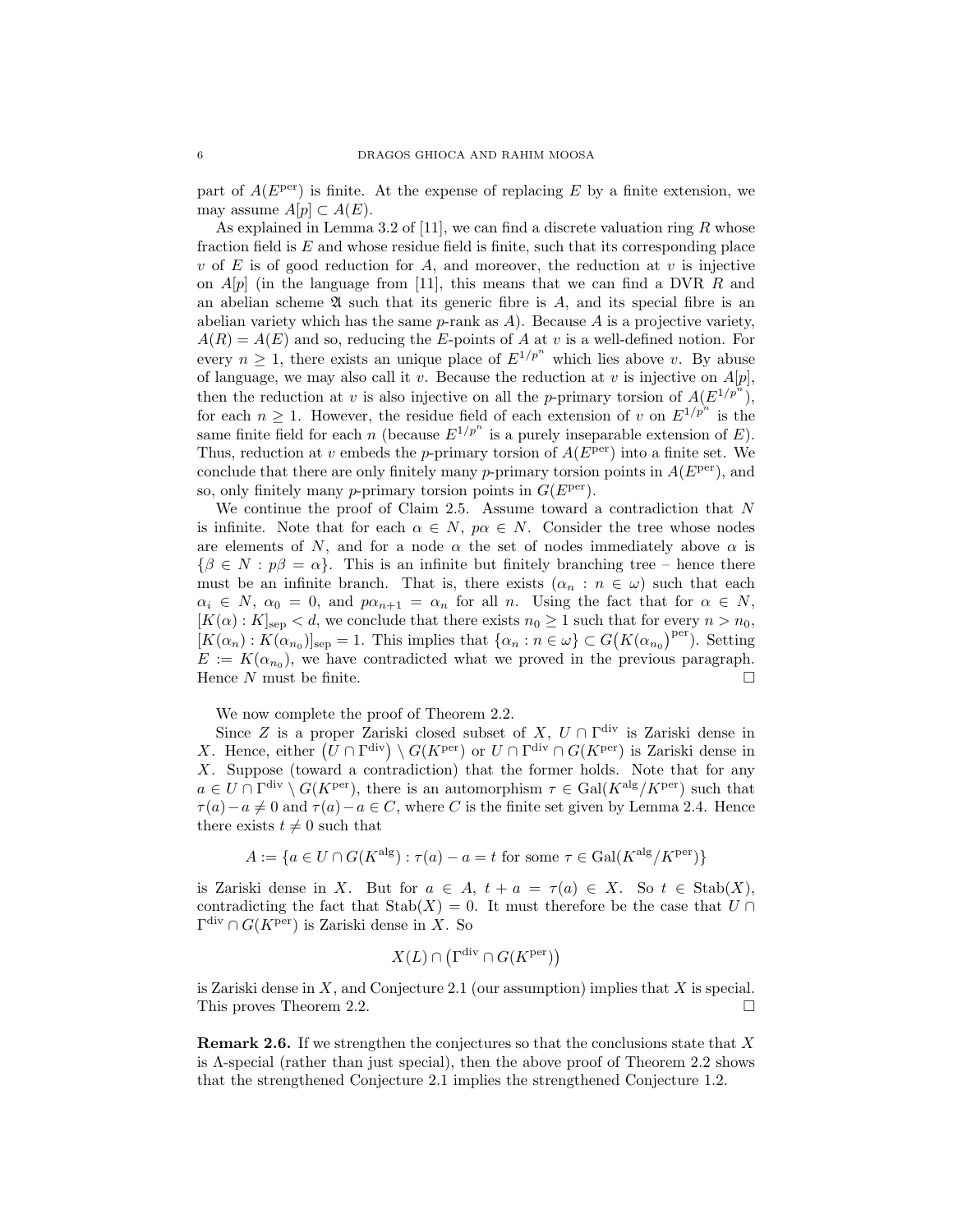Using the reduction given by Theorem 2.2, together with a result of Kim's [4], we can resolve the curve case of the full Mordell-Lang conjecture:

**Corollary 2.7** (Full Mordell-Lang for Curves). Suppose C is a smooth projective curve embedded in its jacobian A, and  $\Lambda \leq A(L)$  is of finite rank. If  $C \cap \Lambda$  is infinite then C is special.

*Proof.* By Theorem 2.2 we need only consider the case when  $\Lambda \leq A(K^{\text{per}})$  for K a finitely generated field over which  $A$  and  $C$  are defined. It suffices to show that if  $C(K<sup>per</sup>)$  is infinite then C is special.

If the genus of C is 1 then  $C = A$  is special. Hence, we may assume that the genus of  $C$  is greater than 1. Now  $C$  is birationally equivalent to an affine plane curve  $C' \subset \mathbb{A}^2$  of genus greater than 1. Extending K if necessary, we may assume that the birational equivalence is over  $K$ , and hence  $C'(K^{\text{per}})$  is infinite. Now Corollary 1 of [4] states that an affine plane curve of genus greater than 1 with infinitely many  $K<sup>per</sup>$ -rational points must be birational to one defined over a finite field. Hence, there exists a smooth projective curve  $C_0$  defined over  $\mathbb{F}_p^{\text{alg}}$  that is birationally equivalent, and hence isomorphic, to C. It follows that there is an isomorphism  $h: A \to A_0$ , where  $A_0$  is the jacobian of  $C_0$  (also defined over  $\mathbb{F}_p^{\text{alg}}$ ) with  $h(C) = C_0$ . So C is special, as desired.

### 3. The isotrivial case

Here we consider the case of semiabelian varieties defined over finite fields.

Fix L an algebraically closed field of characteristic  $p > 0$  and G a semiabelian variety defined over the finite field  $\mathbb{F}_q$ , where q is a power of p. Let F denote the endomorphism of G induced by the q-power Frobenius, and denote by  $\mathbb{Z}[F]$  the subring of the endomorphism ring of  $G$  generated by  $F$ .

**Fact 3.1.** F is integral over  $\mathbb{Z}$  in  $\text{End}(G)$ . Moreover, the minimal monic polynomial of F over Z has roots whose absolute values are all either q or  $\sqrt{q}$ .

*Proof.* Let  $r > 0$  be such that there exists a short exact sequence

$$
1 \to T \to G \to A \to 0
$$

defined over  $\mathbb{F}_{q^r}$ , where T is an algebraic torus and A is an abelian variety. Moreover, choose r so that T is isomorphic over  $\mathbb{F}_{q^r}$  to a power of the multiplicative group, say  $\mathbb{G}_m^{\mu}$  for some  $\mu \in \mathbb{N}$ . Note that if  $F^r$  is integral over  $\mathbb Z$  and  $P(X)$  is its minimal monic polynomial, then  $F$  is integral over  $\mathbb Z$  and the minimal monic polynomial of F divides  $P(X<sup>r</sup>)$ . Hence it suffices to prove that  $F<sup>r</sup>$  is integral over Z and that its minimal monic polynomial has roots whose absolute values are all  $\omega$  and that its filmumal monic polynomial has roots whose absolute values are all<br>either  $q^r$  or  $\sqrt{q^r}$ . In other words we may assume that  $r = 1$  and that the above exact sequence as well as the isomorphism between T and  $\mathbb{G}_m^{\mu}$  are defined over  $\mathbb{F}_q$ .

If  $G = T$  then the fact is clear since  $F = q$  in End $(\mathbb{G}_m^{\mu})$ . For  $G = A$  this is the Riemann hypothesis (see for example Theorem 14.1 of [6]). In general, use the fact that  $\text{End}(G)$  embeds into  $\text{End}(T) \times \text{End}(A)$  since there are no nontrivial homomorphisms from  $T$  to  $A$  or vice versa.

It follows that  $\mathbb{Z}[F]$  is a finite integral extension of  $\mathbb{Z}$ . In particular, every finitely generated  $\mathbb{Z}[F]$ -module is a finitely generated group.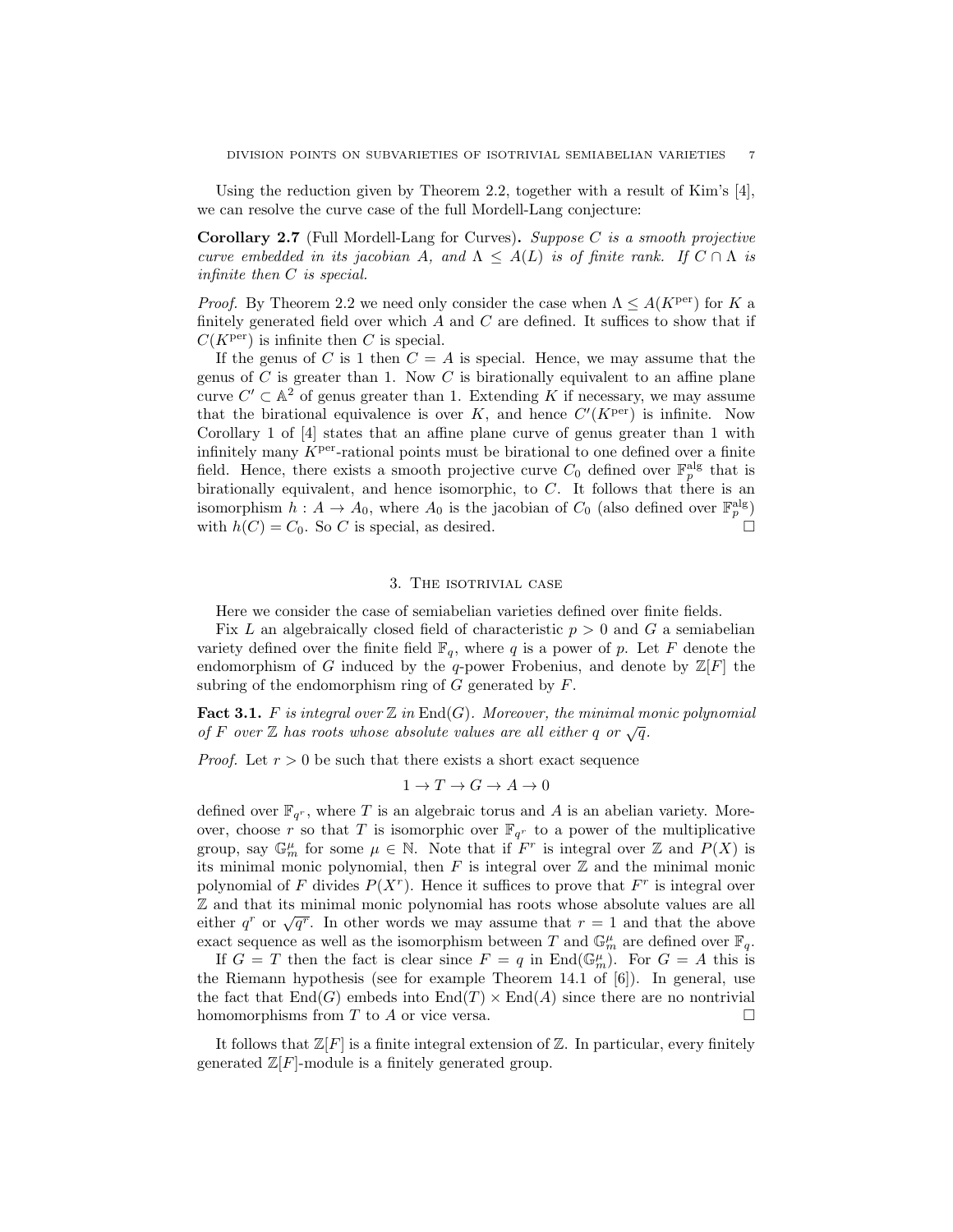3.1.  $F\text{-sets}$  and bi- $F\text{-sets}$ . We will be interested in the intersection of subvarieties of G with certain  $\mathbb{Z}[F]$ -submodules of  $G(L)$ . In the case of finitely generated  $\mathbb{Z}[F]$ submodules, such intersections were described in [8] in terms of the following kinds of sets:

**Definition 3.2** (cf. Section 2 of [7]). Suppose  $\Gamma \leq G(L)$  is a  $\mathbb{Z}[F]$ -submodule.

(a) By a sum of F-orbits in  $\Gamma$  we mean a set of the form

$$
S(a_1,\ldots,a_m;\delta_1,\ldots,\delta_m):=\sum_{j=1}^m\{F^{n\delta_j}a_j:n\in\mathbb{N}\}
$$

where  $a_1, \ldots, a_m \in \Gamma$  and  $\delta_1, \ldots, \delta_m$  are positive integers. If all the  $\delta_i$ 's are the same and equal to  $\delta$ , then we simply write  $S(a_1, \ldots, a_m; \delta)$  for this set.

(b) By a sum of F-cycles in  $\Gamma$  we mean a set of the form

$$
C(a_1,\ldots,a_m;\delta_1,\ldots,\delta_m):=\sum_{j=1}^m\{a_j+F^{\delta_j}a_j+F^{2\delta_j}a_j+\cdots+F^{n\delta_j}a_j:n\in\mathbb{N}\}
$$

where  $a_1, \ldots, a_m \in \Gamma$  and  $\delta_1, \ldots, \delta_m$  are positive integers. If all the  $\delta_j$ 's are the same and equal to  $\delta$ , then we simply write  $C(a_1, \ldots, a_m; \delta)$  for this set.

(c) An F-set in  $\Gamma$  is a set of the form  $b + C + \Lambda$  where  $b \in \Gamma$ , C is a sum of *F*-cycles in Γ, and  $\Lambda \leq \Gamma$  is a  $\mathbb{Z}[F^r]$ -submodule for some  $r > 0$ .

**Remark 3.3.** If  $\delta = r\gamma$  then  $S(a; \gamma) =$  $\left[\int S(F^{\ell\gamma}a;\delta)$ . Hence, if  $\delta$  is divisible by each of  $\delta_1, \ldots, \delta_n$ , then  $S(a_1, \ldots, a_n; \delta_1, \ldots, \delta_n)$  is a finite union of sets of the form  $S(b_1, \ldots, b_n, \delta)$ .

Note that as F commutes with multiplication by any integer, if  $\Gamma \leq G(L)$  is a  $\mathbb{Z}[F]$ -module, then so is Γ<sup>div</sup>. The following lemma says that in Γ<sup>div</sup> one can ignore the  $F$ -cycles and deal only with  $F$ -orbits.

**Lemma 3.4.** Every sum of F-cycles in  $\Gamma$  is a translate of a sum of F-orbits in  $\Gamma^{\text{div}}$ . In particular, every F-set in  $\Gamma^{\text{div}}$  is of the form  $b + S + \Lambda$  where  $b \in \Gamma^{\text{div}}$ , S is a sum of F-orbits in  $\Gamma^{\text{div}}$ , and  $\Lambda \leq \Gamma^{\text{div}}$  is a  $\mathbb{Z}[F^r]$ -submodule for some  $r > 0$ .

*Proof.* By Lemmas 2.7 and 7.1 of [8] every sum of F-cycles in  $\Gamma$  is a translate of a sum of F-orbits in some finitely generated  $\mathbb{Z}[F]$ -module extension  $\Gamma' \leq G(L)$  of Γ. In fact, Γ' is obtained by a finite sequence of "splitting extensions" – that is, extensions generated by elements x of  $G(L)$  satisfying  $F^{\delta}x - x - b = 0$  for some  $\delta > 0$  and  $b \in \Gamma$ . It suffices to show therefore that such x are in  $\Gamma^{\text{div}}$ .

Let  $P(X)$  be the minimal monic polynomial for  $h := F^{\delta} - 1$  over  $\mathbb Z$  and let  $\ell$  be the constant term of P. Note that h is an isogeny (its kernel is  $G(\mathbb{F}_{q^{\delta}})$ ) and hence not a zero-divisor in End(G). It follows that  $\ell \neq 0$ . Factoring h out of  $P(h) - \ell$  we have that  $-\ell = Q(h)h$  for some non-zero polynomial  $Q(X)$ . So  $-\ell x = Q(h)(h(x))$ . Since  $h(x) = b \in \Gamma$ ,  $-\ell x \in \Gamma$ , and so  $x \in \Gamma^{\text{div}}$  as claimed.

The following "absolute" isotrivial Mordell-Lang statement for finitely generated  $\mathbb{Z}[F]$ -modules is why F-sets were introduced.

**Fact 3.5** (Theorem 7.8 and Corollary 7.15 of [8]). Suppose  $X \subset G$  is a subvariety and  $\Gamma \leq G(L)$  is a finitely generated  $\mathbb{Z}[F]$ -module. Then  $X(L) \cap \Gamma$  is a finite union of F-sets in  $\Gamma$ .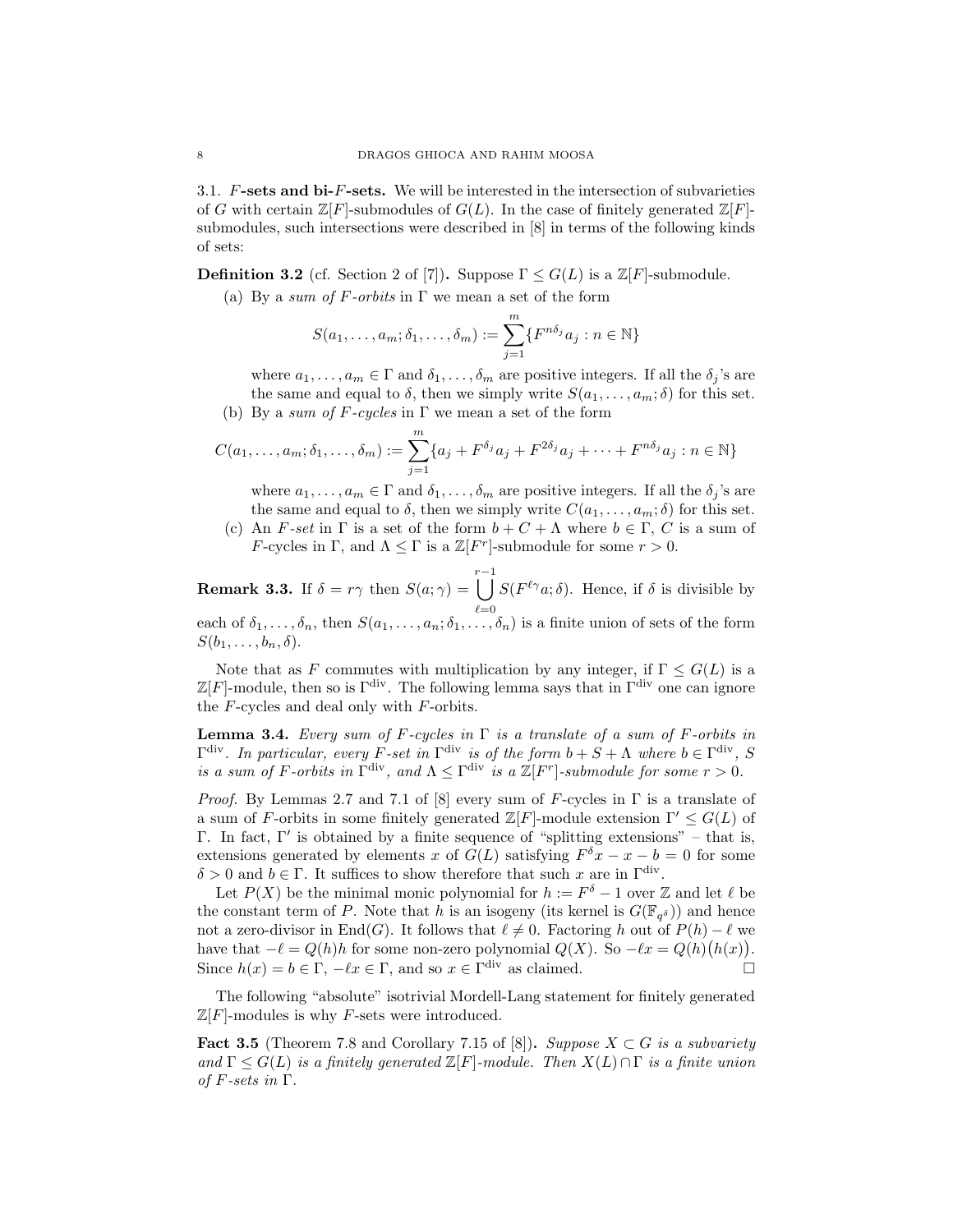Moreover, this happens uniformly: suppose  $\{X_b\}_{b \in B}$  is an algebraic family of subvarieties of G. Then there exist  $F\text{-sets }A_1,\ldots,A_\ell$  in  $\Gamma$  such that for any  $b \in B$ there exist  $I \subset \{1, \ldots, \ell\}$  and points  $(g_i)_{i \in I}$  from  $\Gamma$  such that

$$
X_b(L) \cap \Gamma = \bigcup_{i \in I} g_i + A_i.
$$

One of the goals of the current paper, accomplished in Section 3.3 below, is to extend the above description to sets of the form  $X(L) \cap \Gamma^{\text{div}}$ . In order to do this we need to allow for negative powers of F.

**Lemma 3.6.** If  $\Gamma \leq G(L)$  is a  $\mathbb{Z}[F]$ -submodule, then  $F^{-1}(\Gamma^{\text{div}}) = \Gamma^{\text{div}}$ .

*Proof.* As  $\Gamma^{\text{div}}$  is a  $\mathbb{Z}[F]$ -module, it suffices to show that for  $g \in G(L)$ , if  $F(g) \in \Gamma^{\text{div}}$ then  $g \in \Gamma^{\text{div}}$ . Now the constant term of the minimal monic polynomial  $P(X)$  of F over Z is non-zero – it is in fact  $\ell = \pm q^r$  for some  $r > 0$ . So for some polynomial  $Q(X)$ ,  $\ell = Q(F)F$  in End(G). Hence, if  $F(g) \in \Gamma^{\text{div}}$  then  $Q(F)(F(g)) \in \Gamma^{\text{div}}$  and so  $\ell g \in \Gamma^{\text{div}}$ , and so  $g \in \Gamma^{\text{div}}$  as desired.

**Definition 3.7.** Suppose  $\Gamma = \Gamma^{\text{div}} \leq G(L)$  is a  $\mathbb{Z}[F]$ -submodule.

(a) By a sum of bi-F-orbits in  $\Gamma$  we mean a set of the form

$$
B(a_1,\ldots,a_m;\delta_1,\ldots,\delta_m):=\sum_{j=1}^m\{F^{n\delta_j}a_j:n\in\mathbb{Z}\}\
$$

where  $a_1, \ldots, a_m \in \Gamma$  and  $\delta_1, \ldots, \delta_m$  are positive integers. If all the  $\delta_i$ 's are the same and equal to  $\delta$ , then we simply write  $B(a_1, \ldots, a_m; \delta)$  for this set.

(b) A  $bi-F-set$  in  $\Gamma$  is a set of the form  $b + B + \Lambda$  where  $b \in \Gamma$ , B is a sum of bi-F-orbits in  $\Gamma$ , and  $\Lambda \leq \Gamma$  is a  $\mathbb{Z}[F^r]$ -submodule for some  $r > 0$ .

3.2. Full Mordell-Lang for isotrivial semiabelian varieties. Before giving an explicit description of sets of the form  $X(L) \cap \Gamma^{\text{div}}$  we first prove the full functionfield Mordell-Lang conjecture (Conjecture 1.2) in this case where  $G$  is defined over a finite field. The key ingredient, besides the reduction obtained in Section 2, is the explicit description of the sets  $X(L) \cap \Gamma$  obtained by Scanlon and the second author in [8], and stated as Fact 3.5 above. More precisely, it is the uniformity of this description as  $X$  varies in an algebraic family that is essential.

**Lemma 3.8.** Suppose  $K \leq L$  is a finitely generated field. If  $\Gamma \leq G(K)$  is a finitely generated group then  $\Gamma^{\text{div}} \cap G(K)$  is a finitely generated group.

*Proof.* After taking a finite extension of K, we may assume that, over K, G is an extension of an abelian variety A by a torus T, and that T is isomorphic to  $\mathbb{G}_m^{\mu}$ over K. In the case that  $G = A$  the lemma follows from the fact that  $A(K)$  is itself finitely generated.

Consider the case when  $G = T$ . Let  $R \leq K$  be an integrally closed finitely generated  $\mathbb{F}_q$ -algebra such that  $\Gamma \leq T(R)$ , T is isomorphic to  $\mathbb{G}_m^{\mu}$  over R, and K is the fraction field of R. Then  $T(R)$  is finitely generated. Moreover, by integrality,  $\mathbb{G}_m^{\mu}(R)^{\text{div}} \cap \mathbb{G}_m^{\mu}(K) = \mathbb{G}_m^{\mu}(R)$ . Hence  $T(R)^{\text{div}} \cap T(K) = T(R)$ , and the lemma is true in this case also.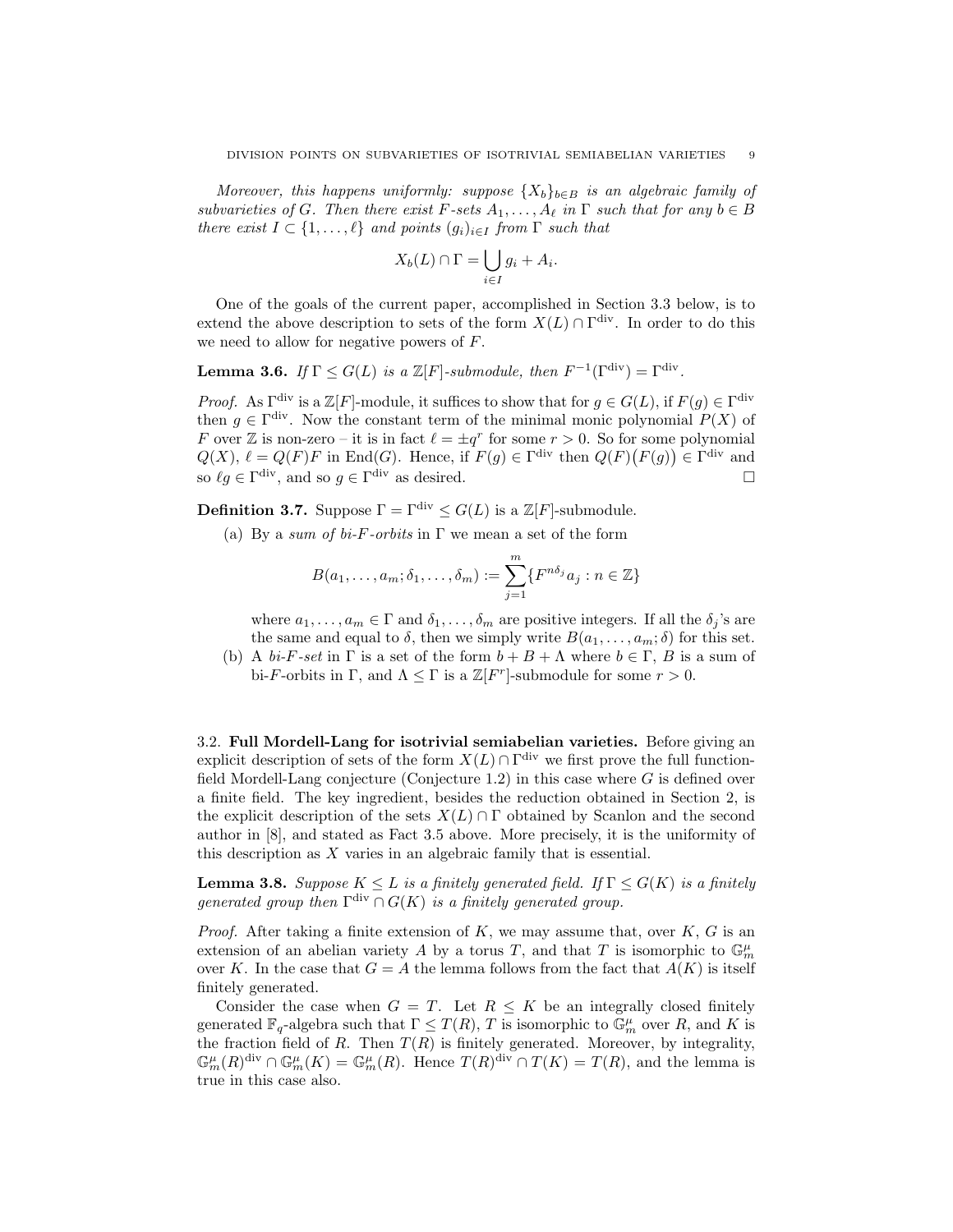Finally, consider the general case. Let  $\pi: G \to A$  be a surjective homomorphism over K such that  $T = \ker(\pi)$ . Then

$$
\pi(\Gamma^{\text{div}} \cap G(K)) \le (\pi \Gamma)^{\text{div}} \cap A(K)
$$

and

$$
\left(\Gamma^{\text{div}} \cap G(K)\right) \cap \ker(\pi) = \left(T(L) \cap \Gamma\right)^{\text{div}} \cap T(K)
$$

are both finitely generated. Hence  $\Gamma^{\text{div}} \cap G(K)$ , being an extension of a finitely generated group by a finitely generated group, is itself finitely generated.  $\Box$ 

**Proposition 3.9.** Suppose  $\Gamma \leq G(L)$  is a finitely generated  $\mathbb{Z}[F]$ -submodule and  $X \subset G$  is an irreducible subvariety. If  $X(L) \cap (\Box)$  $n\geq 0$  $F^{-n}\Gamma$ ) is Zariski dense in X

then for some  $n \geq 0$ ,  $X(L) \cap F^{-n} \Gamma$  is Zariski dense in X.

*Proof.* For each n, let  $Y_n$  be the Zariski closure of  $X(L) \cap F^{-n}\Gamma$ . We need to show that for some n,  $Y_n = X$ . Since the  $Y_n$ 's form a countable increasing chain of subvarieties of  $X$  whose union is Zariski-dense in  $X$ , it suffices to show that for some N,  $Y_n = Y_{n+1}$  for all  $n > N$ . Since  $\dim Y_n \leq \dim X$ , it will suffice to show that the number of irreducible components of  $Y_n$  is bounded as n varies. This is what we will show.

For each n, let  $X^{(n)} \subset G$  denote the transformation of X under the  $q^n$ <sup>th</sup> power Frobenius. Note that  $F^n$  is a bijection between  $X(L) \cap F^{-n} \Gamma$  and  $X^{(n)}(L) \cap \Gamma$ . So  $F^n$  is a bijective morphism from  $Y_n$  to the Zariski closure of  $X^{(n)}(L) \cap \Gamma$ .

Since  $\Gamma$  is finitely generated, Fact 3.5 tells us that  $X^{(n)}(L) \cap \Gamma$  is a finite union of F-sets. But more is true: since all the  $X^{(n)}$  belong to an algebraic family of subvarieties of G, this happens uniformly. There exist  $F$ -sets  $A_1, \ldots, A_\ell$  in  $\Gamma$  such that for any n there exist  $I \subset \{1, \ldots, \ell\}$  and elements  $(g_i)_{i \in I}$  from  $\Gamma$ , such that

$$
X^{(n)}(L) \cap \Gamma = \bigcup_{i \in I} g_i + A_i.
$$

Hence the number of irreducible components of the Zariski closure of  $X^{(n)}(L) \cap \Gamma$  is bounded independently of  $n - i$  is bounded by the sum of the number of irreducible components of the Zariski closures of the  $A_i$ 's. Taking preimages under the bijective morphism  $F<sup>n</sup>$ , we see that the number of irreducible components of  $Y<sub>n</sub>$  is bounded independently of n, as desired.  $\square$ 

Corollary 3.10. Suppose  $K \leq L$  is a finitely generated field and  $\Lambda \leq G(K^{\text{per}})$ is a finite rank subgroup. Suppose  $X \subset G$  is an irreducible subvariety such that  $X(L) \cap \Lambda$  is Zariski dense in X. Then X is special.

More precisely, some translate of  $X$  by an element of the divisible hull of the  $\mathbb{Z}[F]$ -module generated by  $\Lambda$  is defined over a finite field.

*Proof.* Since  $\Lambda$  is a finite rank subgroup of  $G(K^{\text{per}})$ , there is a finitely generated subgroup of  $G(K^{\text{per}})$  in whose divisible hull  $\Lambda$  is contained. Let  $\Gamma$  be the  $\mathbb{Z}[F]$ module generated by such a finitely generated group. Replacing  $K$  by a finite extension contained in  $K^{\text{per}}$ , we may assume that  $\Gamma \leq G(K)$ . By Lemma 3.8,  $\Gamma^{\text{div}} \cap G(K)$  is finitely generated. Hence, without changing the divisible hull, we may assume  $\Gamma = \Gamma^{\text{div}} \cap G(K)$ .

We will show that some translate of X by an element of  $\Gamma^{\text{div}}$  is defined over a finite field.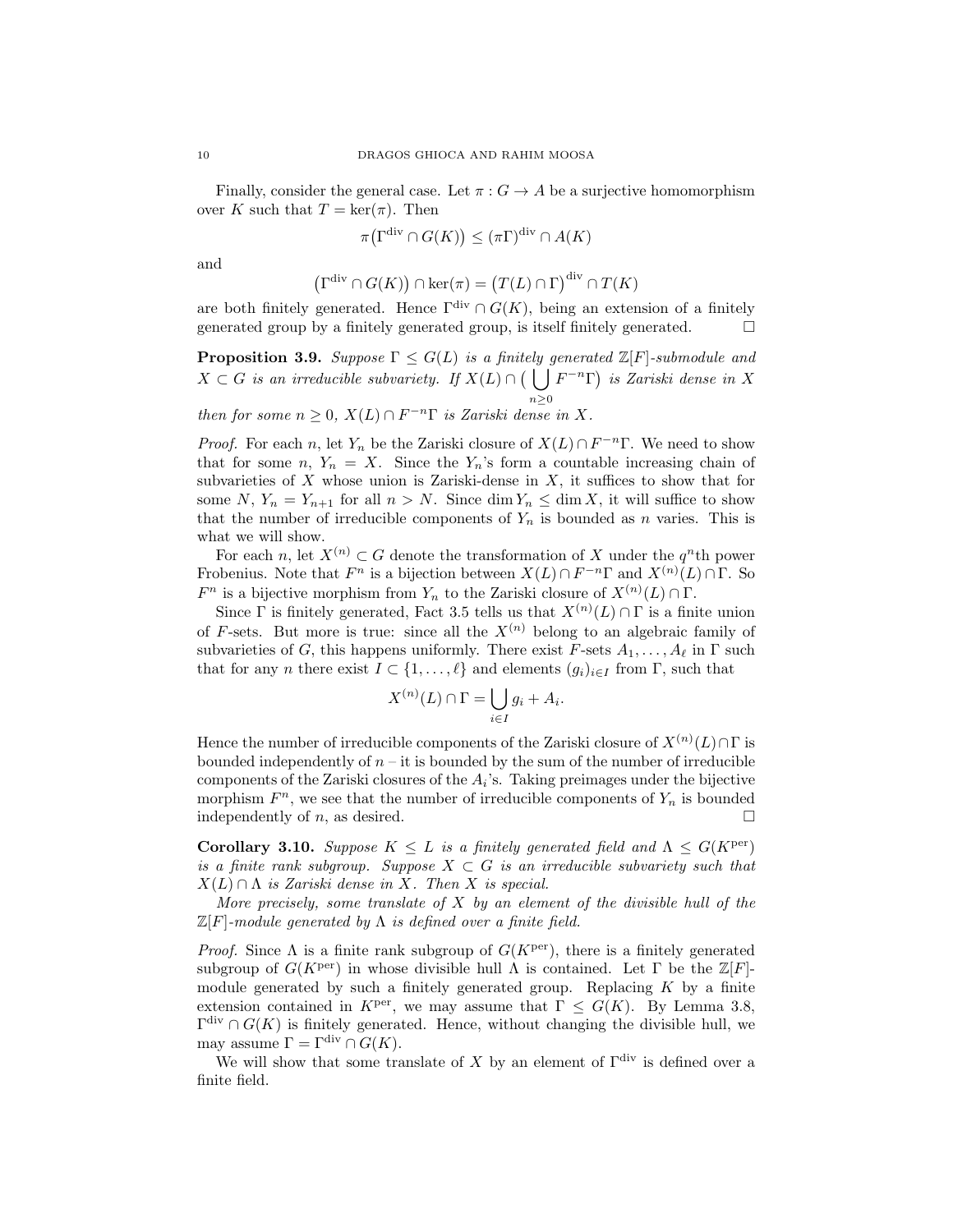Let  $\hat{\Gamma} := \Gamma^{\text{div}} \cap G(K^{\text{per}})$ . So  $\Lambda \subset \hat{\Gamma}$ . We claim that  $\hat{\Gamma} = \bigcup$  $n\geq 0$  $F^{-n}\Gamma$ . Indeed, it

suffices to show that  $F^{-n}\Gamma = \widehat{\Gamma} \cap G(K^{\frac{1}{q^n}})$ . Let  $Q(X)$  be the minimal polynomial for  $F^n$  in  $\mathbb{Z}[F]$  and let  $\ell$  be the constant term of Q. Since  $F^n$  is not a zero-divisor,  $\ell \neq 0$ . Factoring  $F^n$  out of  $Q(F^n) - \ell$  we have that  $-\ell = R(F^n)F^n$  for some polynomial  $R(X)$ . So, for  $g \in G(L)$ , if  $F^ng \in \Gamma$  then  $-\ell g \in \Gamma$ , and so  $g \in \Gamma^{\text{div}}$ . On the other hand, if  $F^n g \in \Gamma$  then  $g \in G(K^{\text{per}})$ . Hence  $F^{-n}\Gamma \subset \widehat{\Gamma}$ . Now,

$$
\widehat{\Gamma} \cap G(K^{\frac{1}{q^n}}) \subset F^{-n} \widehat{\Gamma} \cap G(K^{\frac{1}{q^n}}) = F^{-n} \big( \widehat{\Gamma} \cap G(K) \big) = F^{-n} \Gamma \subset \widehat{\Gamma} \cap G(K^{\frac{1}{q^n}}).
$$

where the second equality is by the fact that  $\Gamma = \Gamma^{\text{div}} \cap G(K) = \widehat{\Gamma} \cap G(K)$ . Hence  $F^{-n}\Gamma = \widehat{\Gamma} \cap G(K^{\frac{1}{q^n}})$ . Hence  $\widehat{\Gamma} = \bigcup$  $n \geq 0$  $F^{-n}\Gamma$ , as claimed.

Since  $X(L) \cap \widehat{\Gamma}$  is Zariski dense in X, Proposition 3.9 implies that for some  $n \geq 0$ ,  $X(L) \cap F^{-n}$  is Zariski dense in X. At this point, since  $F^{-n}$  is a finitely generated group, Theorem 1.1 already implies that  $X$  is special.<sup>1</sup> To get the more precise statement claimed we need to argue further using Lemma 3.4 as follows.

Since  $\Gamma_n := F^{-n}\Gamma$  is a finitely generated  $\mathbb{Z}[F]$ -module,  $X(L) \cap \Gamma_n$  is a finite union of F-sets in  $\Gamma_n$  by Fact 3.5. By irreducibility there exist a  $\mathbb{Z}[F^r]$ -submodule  $H \leq \Gamma_n$  and a translate of a sum of F-cycles C in  $\Gamma_n$  such that  $C + H$  is Zariski dense in X. By Lemma 3.4, C is a translate of a sum of F-orbits in  $\Gamma_n^{\text{div}}$ . But  $\Gamma \leq \Gamma_n \leq \widehat{\Gamma} \leq \Gamma^{\text{div}}$  and so  $\Gamma_n^{\text{div}} = \Gamma^{\text{div}}$ . Hence  $C = d + A$  where  $d \in \Gamma^{\text{div}}$  and A is a sum of F-orbits in  $\Gamma^{\text{div}}$ . So  $A + H$  is Zariski dense in  $-d + X$ . But for some  $\delta > 0$ ,  $F^{\delta}(A + H) \subset A + H$ . It follows that  $-d + X$  is defined over a finite field.

The following corollary is Conjecture 1.2 for isotrivial semiabelian varieties.

Theorem 3.11 (Full Isotrivial Mordell-Lang). Let L be an algebraically closed field of characteristic  $p > 0$ , G a semiabelian variety defined over  $\mathbb{F}_q$ ,  $\Lambda \leq G(L)$  a finite rank subgroup, and  $X \subset G$  an irreducible subvariety. If  $X(L) \cap \Lambda$  is Zariski-dense in X, then X is special.

*Proof.* By Theorem 2.2 it suffices to prove the theorem in the case that  $\Lambda \leq G(K^{\text{per}})$ for some finitely generated field  $K$ . This is done in Corollary 3.10.

**Remark 3.12.** If in Theorem 3.11 we assume that  $\Lambda$  is in addition a  $\mathbb{Z}[F]$ submodule, then we can in fact conclude that  $X$  is  $\Lambda$ -special. Indeed, this is by Remark 2.6 and the "more precisely" clause of Corollary 3.10. For example, if  $R \leq L$  is a finitely generated  $\mathbb{F}_q$ -algebra and  $X(L) \cap G(R)^{\text{div}}$  is Zariski dense in X, then X is  $G(R)$ -special.

3.3. Division points on subvarieties of isotrivial semiabelian varieties. We now aim to describe the sets of the form  $X(L) \cap \Gamma^{\text{div}}$  where  $X \subset G$  is a subvariety and  $\Gamma \leq G(L)$  is a finitely generated  $\mathbb{Z}[F]$ -submodule. We will do this in two

 $1$ The isotrivial Mordell-Lang for finitely generated subgroups, which is what is being used here, is a very special case of Theorem 1.1 that was also proved in [1] using a Hilbert scheme argument and in [8] (cf. Proposition 7.7) using elementary model theory.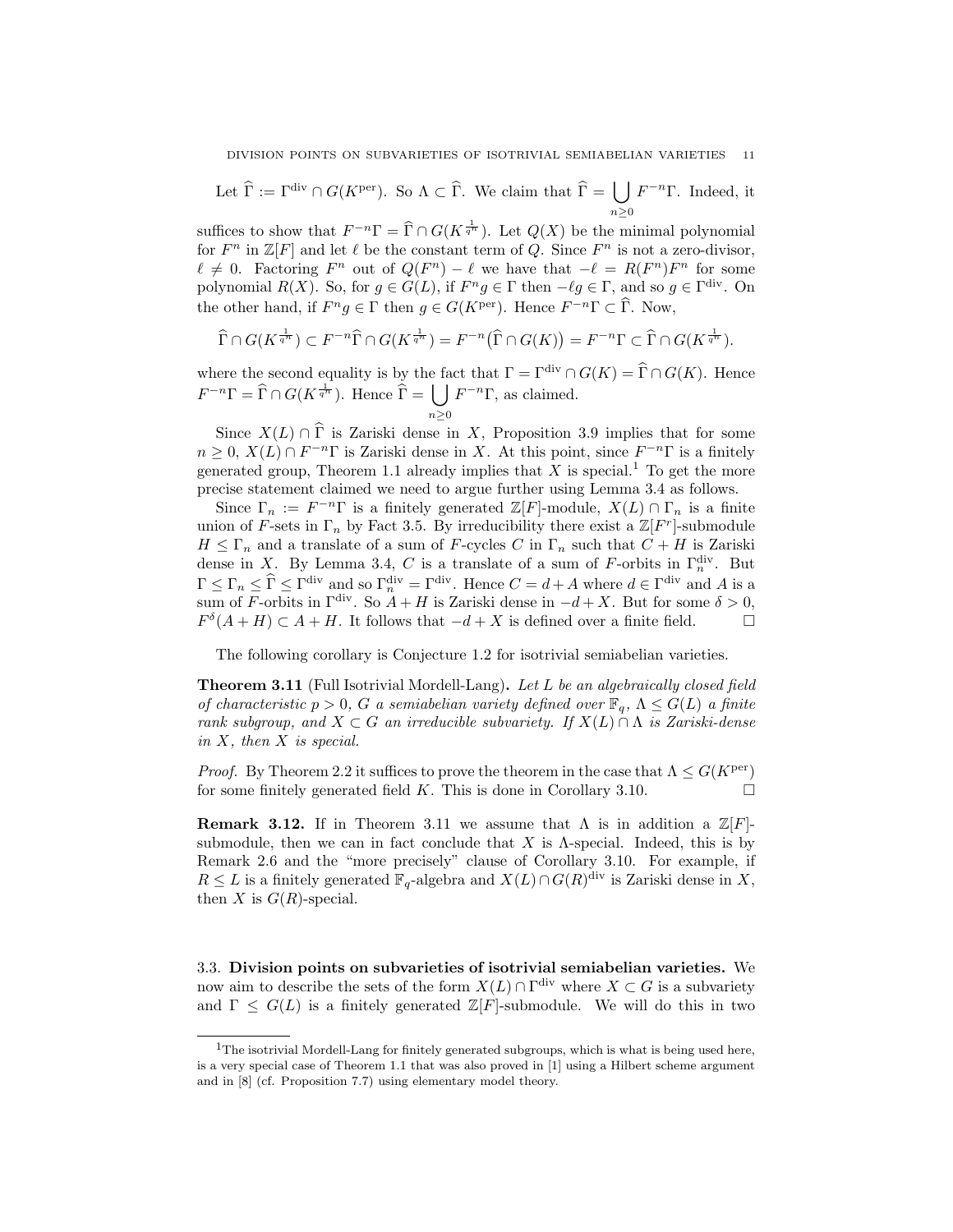steps: First we will study  $X(L) \cap \Gamma^S$ , where  $\Gamma^S$  introduced below is a certain  $\mathbb{Z}[F]$ submodule of  $\Gamma^{\text{div}}$  that contains the prime-to-p divisible hull of Γ. Then, proving that  $\Gamma^{\text{div}} = [ \int F^{-n} \Gamma^S$ , we will give a complete description of  $X(L) \cap \Gamma^{\text{div}}$ .  $n\geq 0$ 

**Definition 3.13.** Let  $S \subset \text{End}(G)$  be the multiplicative set

$$
S := \{ Q(F) \in \mathbb{Z}[F] : Q(X) \in \mathbb{Z}[X] \text{ such that } Q(0) \text{ is coprime with } p \}.
$$

Suppose  $\Gamma \leq G(L)$  is a  $\mathbb{Z}[F]$ -submodule. By the *S*-divisible hull of  $\Gamma$  we mean

$$
\Gamma^{S} := \{ g \in G(L) : \alpha(g) \in \Gamma \text{ for some } \alpha \in S \}.
$$

**Lemma 3.14.** Every endomorphism in  $S$  is a separable isogeny.

*Proof.* Let  $\alpha = Q(F) \in S$  where  $Q(X) = n + XR(X) \in \mathbb{Z}[X]$  and n is coprime with p. Then  $\alpha = n + FR(F)$  and hence  $\alpha$  has the same differential as multiplicationby-n. As multiplication-by-n is a separable isogeny, so is  $\alpha$ .

We collect together in the following lemma the relevant properties of the  $S$ divisible hull and its relation to the full divisible hull:

**Lemma 3.15.** Suppose  $\Gamma \leq G(L)$  is a  $\mathbb{Z}[F]$ -submodule.

- (a)  $\Gamma^S$  is a  $\mathbb{Z}[F]$ -submodule of  $\Gamma^{\text{div}}$ .
- (b)  $\Gamma^S = \Gamma + F(\Gamma^S)$
- (c) If  $\Gamma$  is finitely generated as a  $\mathbb{Z}[F]$ -module then  $\Gamma^S/F(\Gamma^S)$  is finite.
- (d) If  $\Gamma \leq G(K)$  for some subfield  $K \leq L$ , then  $\Gamma^{S} \leq G(K^{\text{sep}})$ .
- (e)  $\Gamma^{\text{div}} = \begin{bmatrix} \end{bmatrix}$  $n\geq 0$  $F^{-n} \Gamma^S$ .

*Proof.* Using the fact that F commutes with everything in  $\mathbb{Z}[F]$ , it is not hard to see that  $\Gamma^{S}$  is a  $\mathbb{Z}[F]$ -module. Now suppose  $g \in \Gamma^{S}$  and so  $\alpha(g) \in \Gamma$  for some  $\alpha \in S$ . Note that as  $\alpha$  is an isogeny (Lemma 3.14) it cannot be a zero-divisor in End(G), and hence the constant term of the minimal monic polynomial of  $\alpha$ over  $\mathbb Z$  in End(G) is non-zero. So there is a non-zero integer  $\ell$ , and a polynomial  $Q(X) \in \mathbb{Z}[X]$ , such that  $\ell = Q(\alpha)\alpha$  in End(G). On the other hand, as  $Q(\alpha) \in \mathbb{Z}[F]$ and  $\Gamma$  is a  $\mathbb{Z}[F]$ -module,  $Q(\alpha)(\alpha(g)) \in \Gamma$ . So  $\ell g \in \Gamma$ , and hence  $g \in \Gamma^{\text{div}}$ . This proves part (a).

Let  $\pm q^r$  be the constant term of the minimal monic polynomial of F over Z (cf. Fact 3.1). Then  $q^r \in F\mathbb{Z}[F]$ , and so  $\mathbb{Z}[F]/(F)$  is a quotient of  $\mathbb{Z}/q^r\mathbb{Z}$ . In particular, if n is coprime with p then there is an  $m \in \mathbb{Z}$  such that  $mn = 1$  in  $\mathbb{Z}[F]/(F)$ . We use this to prove that  $\Gamma^S = \Gamma + F(\Gamma^S)$ . Indeed, let  $g \in \Gamma^S$ . Then,  $\alpha(g) \in \Gamma$  for some  $\alpha \in S$ . As the constant term of  $\alpha$  is coprime with p, there is an integer m and some  $\beta \in \mathbb{Z}[F]$  such that  $m\alpha = 1 + F\beta$  in End(G). Hence  $m\alpha(q) = q + F\beta(q) \in q + F(\Gamma^S)$ . On the other hand,  $m\alpha(q) \in \Gamma$ . So  $q \in \Gamma + F(\Gamma^S)$ , as desired for part (b).

Using part (b) we have that

$$
\Gamma^S/F(\Gamma^S)=\big(\Gamma+F(\Gamma^S)\big)/F(\Gamma^S)\approx \Gamma/\big(\Gamma\cap F(\Gamma^S)\big)
$$

and the latter is a quotent of  $\Gamma/F\Gamma$ . If  $\Gamma$  is finitely generated then  $\Gamma/F\Gamma$  is a finitely generated  $\mathbb{Z}[F]/(F)$ -module, and we have already seen that  $\mathbb{Z}[F]/(F)$  is a quotient of the finite ring  $\mathbb{Z}/q^r\mathbb{Z}$ . Hence,  $\Gamma^S/F(\Gamma^S)$  is finite, proving part (c).

Part (d) is a consequence of Lemma 3.14.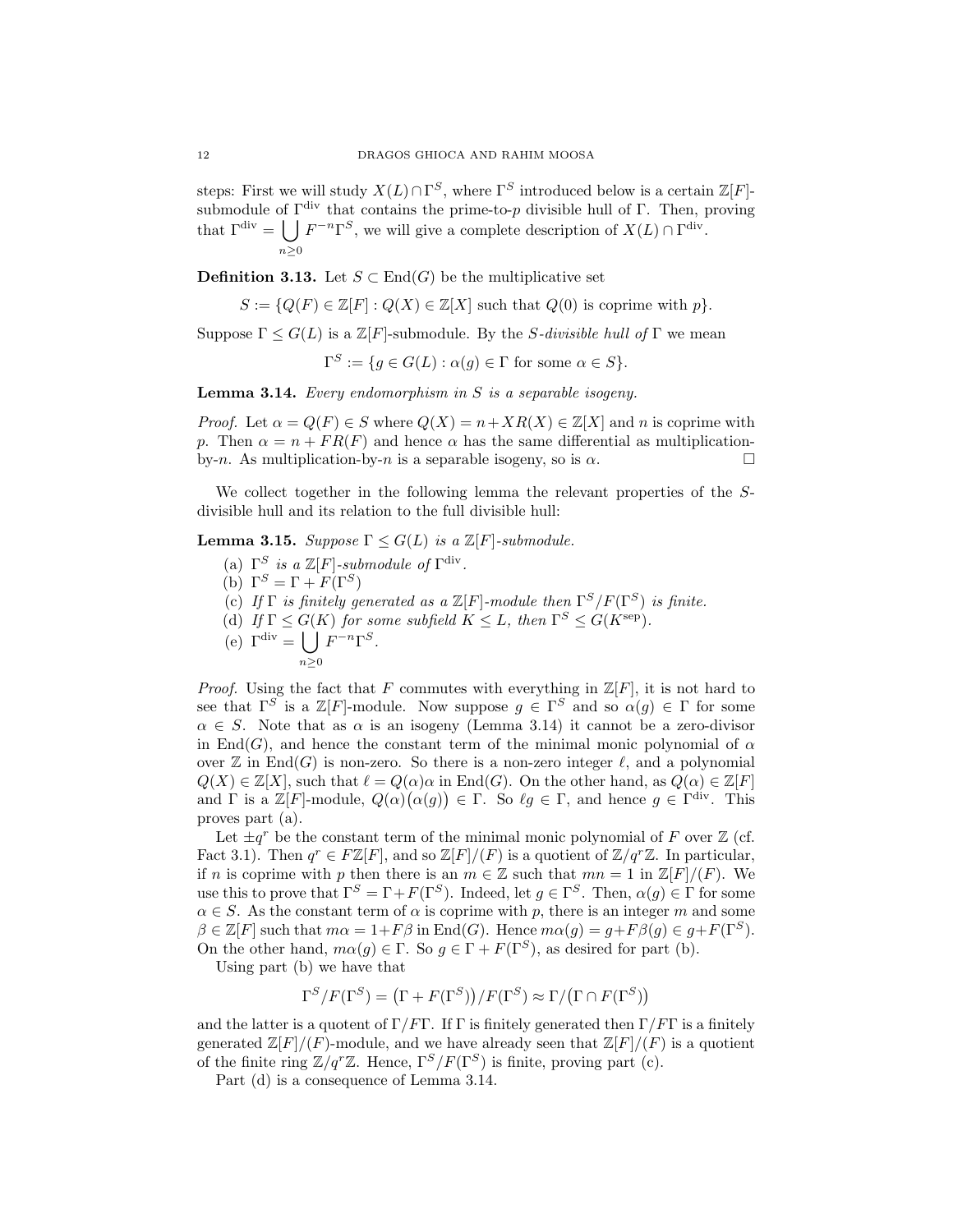The right-to-left containment of part (e) follows from part (a) together with the fact (Lemma 3.6) that  $F\Gamma^{\text{div}} = \Gamma^{\text{div}}$ . For the left-to-right containment of part (e) we begin with the following claim.

**Claim 3.16.** There exists  $i \in \mathbb{N}$  such that for any  $g \in G(L)$ , if  $pg \in \Gamma^S$  then  $F^i(g) \in \Gamma^S$ .

*Proof of Claim 3.16.* Write the minimal monic polynomial of  $F \in \mathbb{Z}[F]$  as

$$
a_0 + a_1 X + \cdots + a_m X^m.
$$

In fact  $a_0 = \pm q^r$  and  $a_m = 1$ . So there is a least  $0 \lt i \leq m$  such that  $a_i$ is not divisible by p. Let  $\alpha := -a_i - a_{i+1}F - \cdots - a_mF^{m-i} \in S$ . Note that  $a_0 + a_1 F + \cdots + a_{i-1} F^{i-1} = F^i \alpha$ . On the other hand,  $(a_0 + a_1 F + \cdots + a_{i-1} F^{i-1})(g) \in$  $\Gamma^S$  since each  $a_j$  is divisible by p for all  $j < i$  and  $pg \in \Gamma^S$  by assumption. Hence  $\alpha F^{i}(g) = F^{i} \alpha(g) \in \Gamma^{S}$ , and so  $F^{i}(g) \in \Gamma^{S}$  as desired.

Claim 3.17. For each  $n \geq 0$  there exists  $k \in \mathbb{N}$  such that for any  $g \in G(L)$ , if  $p^n g \in \Gamma^S$  then  $F^k g \in \Gamma^S$ .

*Proof of Claim 3.17.* By induction on n. The case of  $n = 0$  is clear and the case of  $n = 1$  is just Claim 3.16. Now suppose  $n \geq 2$  and  $g \in G(L)$  is such that  $p^n g \in \Gamma^S$ . By Claim 3.16 applied to  $p^{n-1}g$ , there is an i such that  $p^{n-1}F^{i}(g) = F^{i}(p^{n-1}g) \in$  $\Gamma^S$ . By the induction hypothesis,  $F^{\ell}F^{i}(g) \in \Gamma^S$  for some  $\ell$ . Hence  $k = \ell + i$ works.  $\square$ 

To complete the proof of part (e), and hence of Lemma 3.15, note that the primeto-p divisible hull of Γ is contained in  $\Gamma^S$ , and so  $\Gamma^{\text{div}}$  is the p-primary diivisible hull of  $\Gamma^S$ . So by Claim 3.17,  $\Gamma^{\text{div}} \subset \left\{ \right. \right\}$  $n\geq 0$  $F^{-n}\Gamma^S$ . So  $\Gamma^{\text{div}} = \begin{bmatrix} \end{bmatrix}$  $n\geq 0$  $F^{-n}\Gamma^S$  as desired.  $\Box$ 

The following is a first step toward understanding the intersection of  $X(L)$  with the divisible hull of a finitely generated group.

**Proposition 3.18.** Suppose  $\Gamma = \Theta + G(\mathbb{F}_p^\text{alg})$  where  $\Theta \leq G(L)$  is a finitely generated  $\mathbb{Z}[F]$ -submodule. If  $X \subset G$  is a subvariety of G over L, then  $X(L) \cap \Gamma^S$  is a finite union of sets of the form  $W + Y(\mathbb{F}_p^{\text{alg}})$  where W is an F-set in  $\Gamma^S$  and  $Y \subset G$  is a subvariety defined over  $\mathbb{F}_p^{\text{alg}}$ .

**Remark 3.19.** (a) Since  $G(\mathbb{F}_p^{\text{alg}}) = G_{\text{tor}}, \Theta^{\text{div}} = \Gamma^{\text{div}}.$ 

(b) One obtains a natural example of such a  $\Gamma$  by considering  $G(R)$  where  $R \leq L$  is a finitely generated  $\mathbb{F}_p^{\text{alg}}$ -algebra (cf. [7], Section 3).

Proof of Proposition 3.18. Essentially, the proof of Theorem 3.1 of [7], which in turn relies on [8], goes through in this setting. For the sake of completeness we give the argument here. We work by induction on  $\dim X$ . As usual, we may assume that  $X(L) \cap \Gamma^S$  is Zariski dense in X, that X is irreducible, and that X has trivial stabiliser.

Let  $R \leq L$  be an integrally closed finitely generated  $\mathbb{F}_p^{\text{alg}}$ -algebra such that  $\Gamma \leq G(R)$ . Hence  $\Gamma^S \leq G(R)^S$ . If we show that  $X(L) \cap G(R)^S$  has the desired form, then so will  $X(L) \cap \Gamma^S$ . Indeed, this follows from the following two facts:

• If  $W \subset G(L)$  is an F-set and  $Y \subset G$  is a subvariety defined over  $\mathbb{F}_p^{\text{alg}}$ , then

$$
(W + Y(\mathbb{F}_p^{\text{alg}})) \cap \Gamma^S = (W \cap \Gamma^S) + Y(\mathbb{F}_p^{\text{alg}})
$$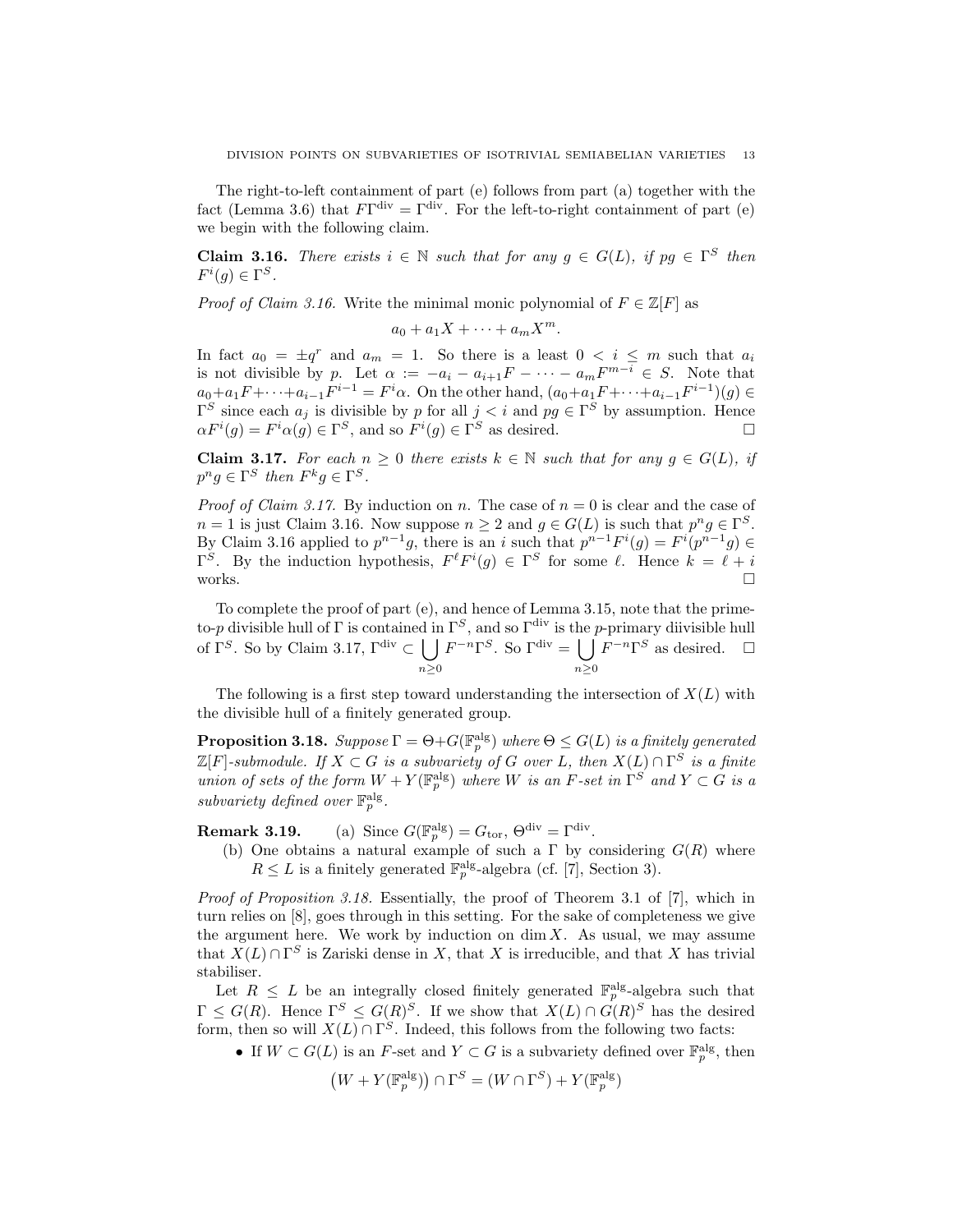since  $Y(\mathbb{F}_p^{\text{alg}}) \subset \Gamma \leq \Gamma^S$ .

• An F-set intersected with a  $\mathbb{Z}[F]$ -submodule is a finite union of F-sets (cf. Proposition 3.9(b) of [8]).

Hence, we may assume that  $\Gamma = G(R)$ .

n

**Claim 3.20.** For some  $g \in G(L)$ ,  $X - g$  is defined over  $\mathbb{F}_p^{\text{alg}}$ .

*Proof of Claim 3.20.* As  $\Gamma^S \leq \Gamma^{\text{div}} = \Theta^{\text{div}}$ ,  $\Theta$  is finitely generated, and  $X(L) \cap \Gamma^S$ is Zariski dense in  $X$ , this is just an instance of the full isotrivial Mordell-Lang theorem (Theorem 3.11).  $\Box$ 

Let  $R \leq \widetilde{R} \leq L$  be an integrally closed finitely generated  $\mathbb{F}_p^{\text{alg}}$ -algebra such that  $g \in G(\tilde{R})$ . Exactly as before, if we show that  $X(L) \cap G(\tilde{R})^S$  has the desired form, then so will  $X(L) \cap \Gamma^S$ . Hence, we may assume that  $g \in \Gamma$ . Replacing X by  $X - g$ , and  $F$  by an appropriate power of itself, we may thus assume that  $X$  is defined over  $\mathbb{F}_q$ .

Let E be the separable closure of the fraction field of R. So  $\Gamma^S \leq G(E)$  by Lemma 3.15(d). Note that since  $E$  is the separable closure of a finitely generated extension of  $\mathbb{F}_p^{\text{alg}}, \bigcap$  $E^{q^n} = \mathbb{F}_p^{\text{alg}}.$ 

**Claim 3.21.** There exists  $n > 0$  such that if  $a \in \Gamma^S \setminus F(\Gamma^S)$  then  $X - a$  does not have a Zariski dense intersection with  $F^{n} \Gamma^{S}$ .

*Proof of Claim 3.21.* Suppose this were false. Let  $(a_i)_{i \in \omega}$  be a sequence of points in  $\Gamma^S \setminus F(\Gamma^S)$  and  $(n_i)_{i \in \omega}$  be a strictly increasing sequence of positive integers such that  $X - a_i$  has a Zariski dense intersection with  $F^{n_i} \Gamma^S$ , and so with  $G(E^{q^{n_i}})$ .

Note that  $\Gamma^S$  is F-pure in  $G(E)$ . Indeed, if  $g \in G(E)$  and  $F(g) \in \Gamma^S$ , then  $\alpha F(g) \in \Gamma = G(R)$  for some  $\alpha \in S$ . So  $F(\alpha(g)) \in G(R)$ . Hence  $\alpha(g) \in G(E) \cap$  $G(R^{\frac{1}{q}})$ . But  $E \cap R^{\frac{1}{q}} = R$  since R is integrally closed and E is separable over the fraction field of R. Hence  $g \in G(R)^S = \Gamma^S$ .

It follows that  $\Gamma^S \setminus F(\Gamma^S) \subset G(E) \setminus G(E^q)$ . So each  $a_i \in G(E) \setminus G(E^q)$ . Passing to a saturated elementary extension  $E$  we find  $a \in G(*E) \setminus G(*E^q)$  such that  $X - a$  has a Zariski dense intersection with  $\bigcap G({^*Eq}^{n_i})$ , and hence is defined over i the algebraically closed field  $\bigcap^* E^{q^{n_i}}$ . But since X is defined over  $\mathbb{F}_q$  we obtain i that  $\sigma({}^*a) - {}^*a$  stabilises X for all automorphisms of  ${}^*E^{\text{alg}}$  that fix  $\bigcap {}^*E^{q^{n_i}}$ . As i X has trivial stabiliser,  $^*a \in G(\bigcap$ \* $E^{q^{n_i}}$ ). But this contradicts \*a ∉  $G(^*E^q)$ . □

i

The rest of the argument is exactly as in [7].

By Claim 3.21, for each  $a \in \Gamma^S \setminus F\Gamma^S$ ,  $\overline{(X-a)(L) \cap F^n\Gamma^S}$  has lower dimension than X. Note that as  $G(\mathbb{F}_p^{\text{alg}})$  is S-divisible,  $\Gamma^S = \Theta^S + G(\mathbb{F}_p^{\text{alg}})$ . Hence by Lemma 3.15(c) applied to the finitely generated  $\Theta$ ,  $F\Gamma^S$  has finite index in  $\Gamma^S$ . It follows that  $F^n\Gamma^S$  has finite index in  $F\Gamma^S$ . So  $\overline{(X-a)(L)\cap F\Gamma^S}$  has lower dimension than X. Let  $A \subset \Gamma^S$  be a finite set of coset representatives for the *non-zero* cosets of  $F\Gamma^S$  in  $\Gamma^S$ . Let  $Z_a := \overline{(X-a)(L) \cap F\Gamma^S}$  as above. By induction we have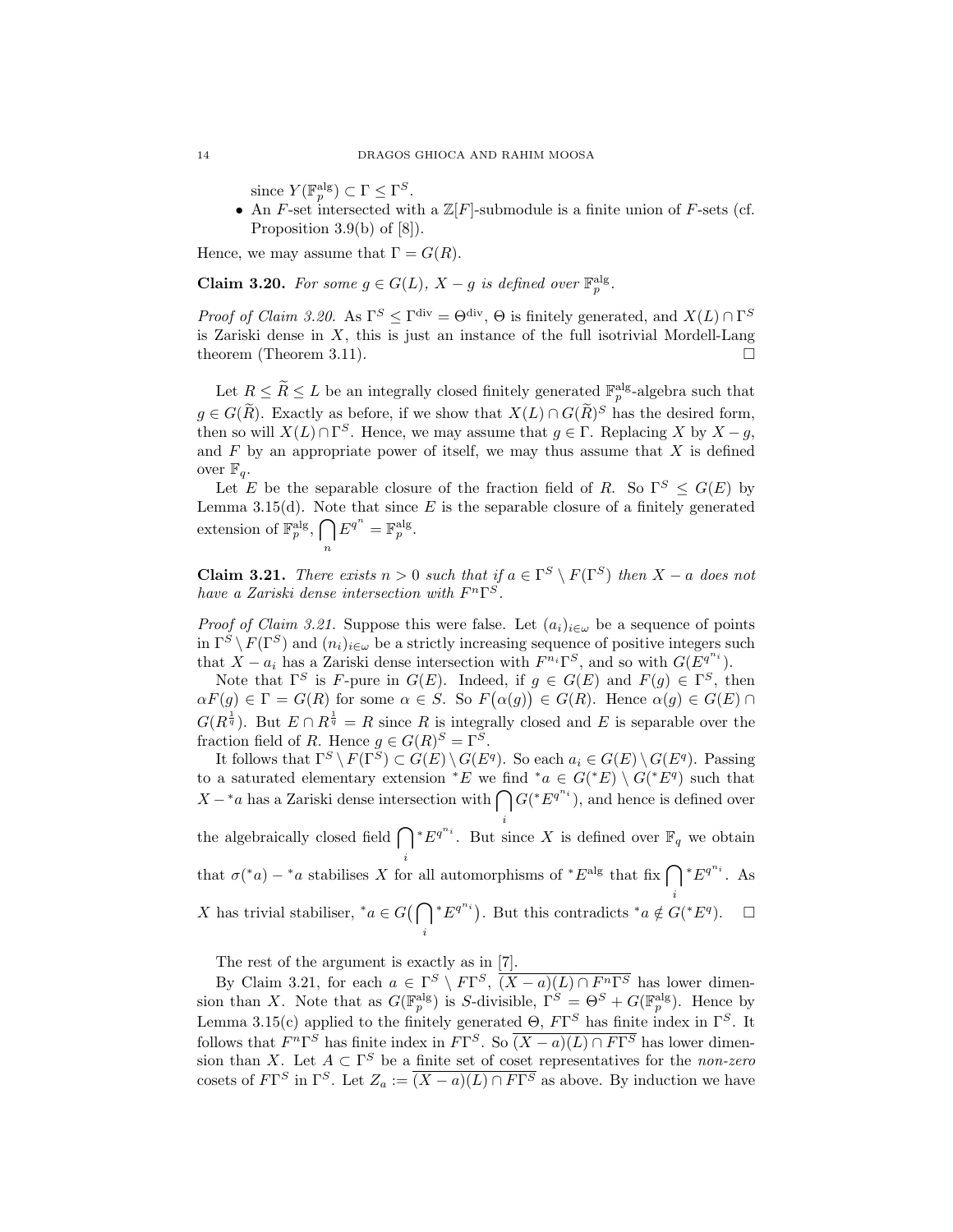that

$$
X(L) \cap (\Gamma^S \setminus F\Gamma^S) = \bigcup_{a \in A} X(L) \cap (a + F\Gamma^S)
$$
  
= 
$$
\bigcup_{a \in A} a + [(X - a)(L) \cap F\Gamma^S]
$$
  
= 
$$
\bigcup_{a \in A} a + Z_a(L) \cap F\Gamma^S
$$
  
= 
$$
\bigcup_{i=1}^k S_i + Y_i(\mathbb{F}_p^{\text{alg}})
$$

where each  $S_i$  is an F-set and  $Y_i$  is a subvariety defined over  $\mathbb{F}_p^{\text{alg}}$ . Let m be sufficiently divisible so that each  $Y_i$  is defined over the extension of  $\mathbb{F}_q$  of degree m. Noting that since  $G(\mathbb{F}_p^{\text{alg}}) \leq \Gamma^S \leq G(E)$ ,  $F^{\infty} \Gamma^S = G(\mathbb{F}_p^{\text{alg}})$ , we compute:

$$
X(L) \cap \Gamma^{S} = [X(L) \cap F^{\infty} \Gamma^{S}] \cup [X(L) \cap (\Gamma^{S} \setminus F^{\infty} \Gamma^{S})]
$$
  
\n
$$
= X(\mathbb{F}_{p}^{\text{alg}}) \cup \bigcup_{i=0}^{\infty} X(L) \cap (F^{t} \Gamma^{S} \setminus F^{t+1} \Gamma^{S})
$$
  
\n
$$
= X(\mathbb{F}_{p}^{\text{alg}}) \cup \bigcup_{j=0}^{\infty} \bigcup_{\ell=0}^{m-1} X(L) \cap [F^{mj+\ell} \Gamma^{S} \setminus F^{mj+\ell+1} \Gamma^{S}]
$$
  
\n
$$
= X(\mathbb{F}_{p}^{\text{alg}}) \cup \bigcup_{j=0}^{\infty} F^{mj} [\bigcup_{\ell=0}^{m-1} F^{\ell}(X(L) \cap (\Gamma^{S} \setminus F\Gamma^{S}))]
$$
  
\n
$$
= X(\mathbb{F}_{p}^{\text{alg}}) \cup \bigcup_{j=0}^{\infty} F^{mj} [\bigcup_{\ell=0}^{m-1} \bigcup_{i=1}^{k} F^{\ell} S_{i} + Y_{i}^{(q^{\ell})} (\mathbb{F}_{p}^{\text{alg}})]
$$
  
\n
$$
= X(\mathbb{F}_{p}^{\text{alg}}) \cup \bigcup_{\ell=0}^{m-1} \bigcup_{i=1}^{k} [(\bigcup_{j=0}^{\infty} F^{mj}(F^{\ell} S_{i})) + Y_{i}^{(q^{\ell})} (\mathbb{F}_{p}^{\text{alg}})]
$$

By Corollary 7.3 of [8], fixing i and  $\ell$ , the set  $\bigcup_{i=1}^{\infty}$  $j=0$  $F^{mj}(F^{\ell}S_i)$  is contained in some  $\begin{bmatrix} t \\ 1 \end{bmatrix}$  $k=1$  $T_k^{(i,\ell)}$  where  $T_k^{(i,\ell)}$  $\overline{\mathbf{R}}_k^{(i,\ell)}$  are *F*-sets in  $\Gamma^S$  and  $\overline{\bigcup_{k=1}^{\infty}}$  $j=0$  $\overline{F^{mj}(F^\ell S_i)} \;=\; \bigcup^t$  $k=1$  $T_k^{(i,\ell)}$  $\kappa^{(i,\ell)}$ . So for any  $y \in Y_i^{(q^{\ell})}(\mathbb{F}_p^{\text{alg}}), \bigcup^{\infty}$  $j=0$  $F^{mj}(F^{\ell}S_i) \subset \bigcup^t$  $k=1$  $T_k^{(i,\ell)} \subset X - y$ . Hence we may replace  $\int_{0}^{\infty}$  $j=0$  $F^{mj}(F^{\ell}S_i)$  with  $\begin{pmatrix} t \\ \end{pmatrix}$  $k=1$  $T_k^{(i,\ell)}$  $\kappa_k^{(i,\ell)}$  in the above expression. That is,  $X(L) \cap \Gamma^S = X(\mathbb{F}_p^{\text{alg}}) \cup$  $\begin{bmatrix}m-1\\1\end{bmatrix}$  $_{\ell=0}$  $\begin{matrix} k \\ \end{matrix}$  $i=1$  $\left[\begin{array}{c} t \\ 1 \end{array}\right]$  $k=1$  $T_k^{(i,\ell)}$  $Y^{(i,\ell)}_k\big) + Y^{(q^\ell)}_i(\mathbb{F}_p^{\mathrm{alg}})\big].$ 

and hence is a set of the desired form. This proves Proposition 3.18  $\Box$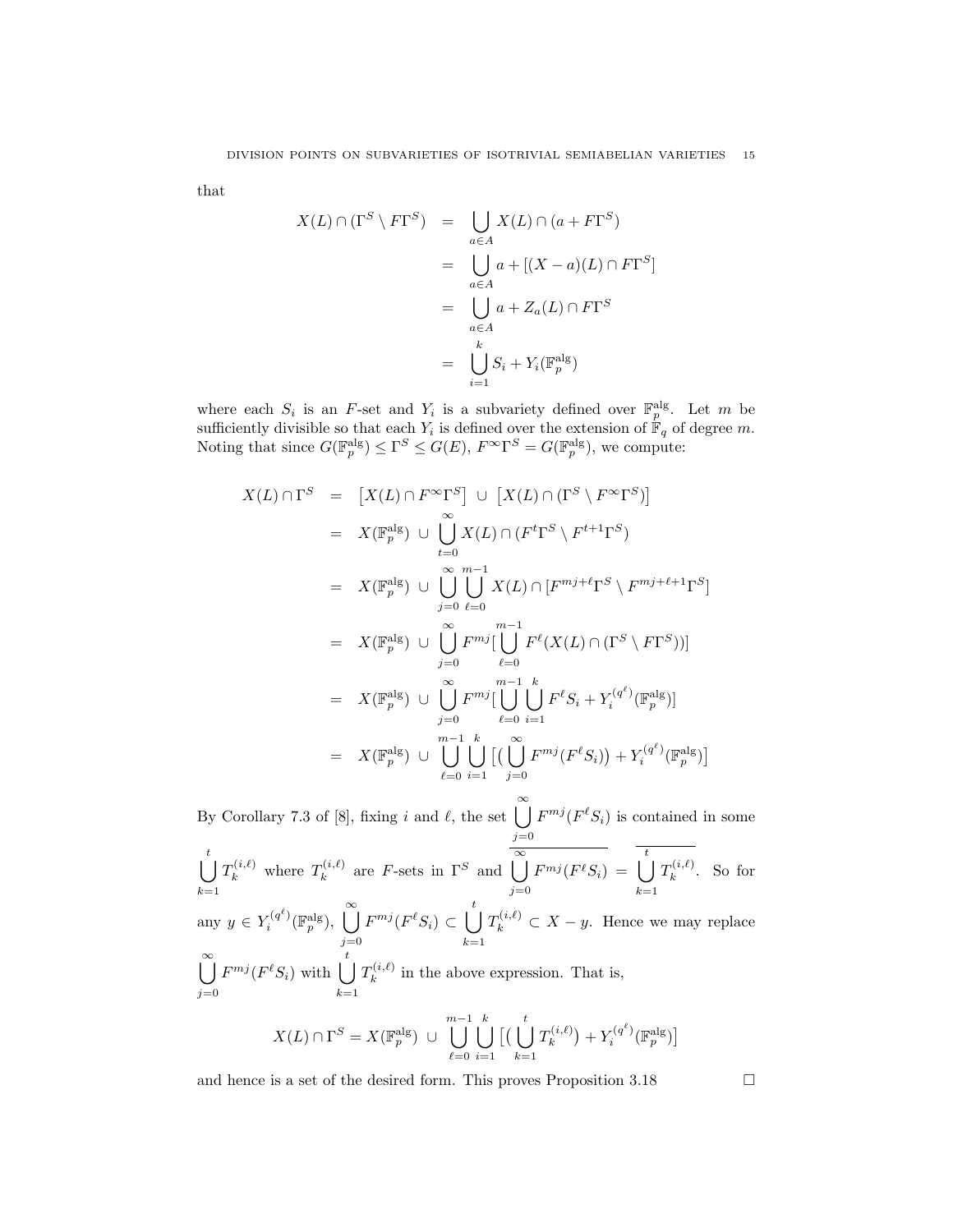The following lemmas extend 7.2 and 7.3 of  $[8]$  to the bi-F-set context (cf. Section 3.1 for the notation).

**Lemma 3.22.** Suppose  $Y \subset G$  is a subvariety defined over  $\mathbb{F}_{q^r}$ ,  $\Lambda \leq G(L)$  is a  $\mathbb{Z}[F^r]$ -submodule, and  $a_1, \ldots, a_n \in G(L)$ . Then,

$$
\overline{B(a_1,\ldots,a_n;r) + \Lambda + Y(\mathbb{F}_p^{\text{alg}})} = \overline{S(a_1,\ldots,a_n;r) + \Lambda + Y(\mathbb{F}_p^{\text{alg}})}.
$$

Moreover, this subvariety is defined over  $\mathbb{F}_{q^r}$ .

*Proof.* The right-to-left containment is clear. For the other direction, let  $Z :=$  $S(a_1, \ldots, a_n; r) + \Lambda + Y(\mathbb{F}_p^{\text{alg}})$ . Since

$$
F^r(S(a_1,\ldots,a_n;r) + \Lambda + Y(\mathbb{F}_p^{\text{alg}})) \subset S(a_1,\ldots,a_n;r) + \Lambda + Y(\mathbb{F}_p^{\text{alg}}),
$$

Z is defined over  $\mathbb{F}_{q^r}$ . Now let  $a \in B(a_1, \ldots, a_n; r) + \Lambda + Y(\mathbb{F}_p^{\text{alg}})$ . Then for some  $N > 0, F^{Nr}(a) \in S(a_1, \ldots, a_n; r) + \Lambda + Y(\mathbb{F}_p^{\text{alg}}) \subset Z$ . Since Z is defined over  $\mathbb{F}_{q^r}$ , it follows that  $a \in Z$ . So  $B(a_1, \ldots, a_n; r) + \Lambda + Y(\mathbb{F}_p^{\text{alg}}) \subset Z$ , as desired.

**Lemma 3.23.** Suppose  $Y \subset G$  is a subvariety defined over  $\mathbb{F}_{q^r}$ ,  $\Lambda \leq G(L)$  is an  $F^r$ -divisible  $\mathbb{Z}[F^r]$ -submodule, and  $b, a_1, \ldots, a_n \in G(L)$ . If  $X \subset G$  is a subvariety such that

$$
\Sigma := \bigcup_{m \ge 0} F^{-mr} \big(b + S(a_1, \dots, a_n; r) + \Lambda + Y(\mathbb{F}_p^{\text{alg}})\big) \subset X
$$

then  $\Sigma \subset B(b, a_1, \ldots, a_n; r) + \Lambda + Y(\mathbb{F}_p^{\text{alg}}) \subset X$ .

*Proof.* Since  $\Lambda$  is  $F^r$ -divisible and Y is defined over  $\mathbb{F}_{q^r}$ , it is not hard to verify the first containment. For the second containment we note that for all  $m \geq 0$ ,

$$
F^{-mr}b + B(a_1, ..., a_n; r) + \Lambda + Y(\mathbb{F}_p^{\text{alg}}) \quad \subset \quad F^{-mr}b + B(a_1, ..., a_n; r) + \Lambda + Y(\mathbb{F}_p^{\text{alg}})
$$
\n
$$
= F^{-mr}b + \overline{S(a_1, ..., a_n; r) + \Lambda + Y(\mathbb{F}_p^{\text{alg}})}
$$
\n
$$
= F^{-mr}\left(b + \overline{S(a_1, ..., a_n; r) + \Lambda + Y(\mathbb{F}_p^{\text{alg}})}\right)
$$
\n
$$
\subset \overline{\Sigma}
$$
\n
$$
\subset X
$$

where the first equality is by Lemma 3.22 and the second equality is by the fact that  $S(a_1, \ldots, a_n; r) + \Lambda + Y(\mathbb{F}_p^{\text{alg}})$  is defined over  $\mathbb{F}_{q^r}$  (also Lemma 3.22).

We are now ready to prove the following "absolute" full isotrivial Mordell-Lang statement:

**Theorem 3.24.** Let  $L$  be an algebraically closed field of characteristic  $p$ ,  $q$  a power of p, G a semiabelian variety defined over  $\mathbb{F}_q$ , and F the q-power Frobenius endomorphism of G. If  $\Gamma \leq G(L)$  is a finitely generated  $\mathbb{Z}[F]$ -submodule and  $X \subset G$ is a subvariety, then  $X(L) \cap \Gamma^{\text{div}}$  is a finite union of sets of the form  $T + Y(\mathbb{F}_p^{\text{alg}})$ where T is a bi-F-set in  $\Gamma^{\text{div}}$  and  $Y \subset G$  is a subvariety defined over  $\mathbb{F}_p^{\text{alg}}$ .

*Proof.* We may assume that X is irreducible and  $X \cap \Gamma^{\text{div}}$  is Zariski dense in X. Hence, by Theorem 3.11, X is special. That is,  $X = d + Z$  where Z is defined over  $\mathbb{F}_p^{\text{alg}}$ . Moreover, by Remark 3.12, we can find  $d \in \Gamma^{\text{div}}$ . By Lemma 3.15(e),  $\Gamma^{\text{div}} = \bigcup F^{-n} \Gamma^S$ . Say  $d \in F^{-m} \Gamma^S$  and let  $\Gamma_1 := F^{-m} \Gamma$ . Note that  $d \in \Gamma_1^S$ .  $n\geq 0$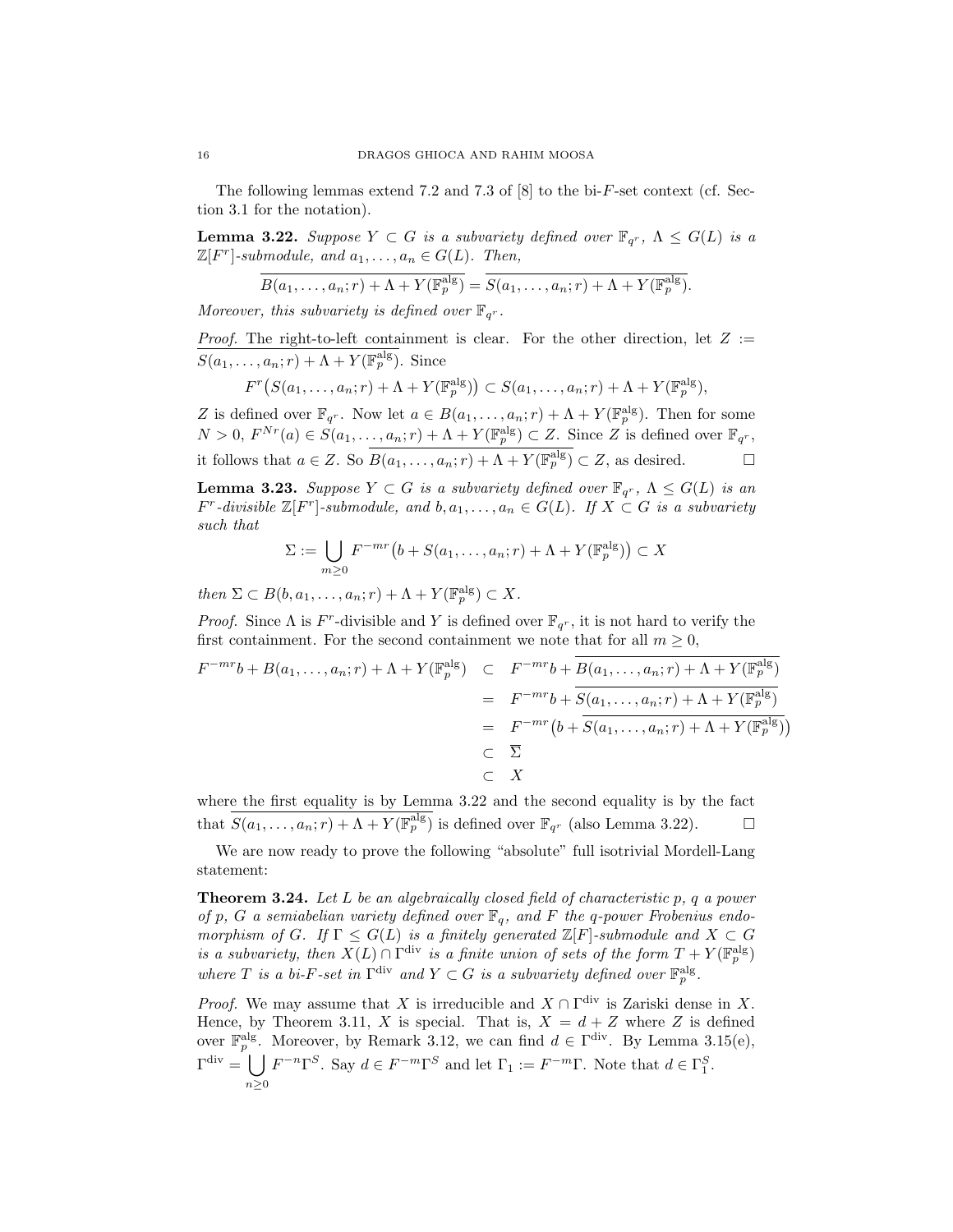Set  $\Psi := \Gamma_1 + G(\mathbb{F}_p^\text{alg})$ . As we have pointed out before, the S-divisibility of  $G(\mathbb{F}_p^{\text{alg}})$  implies that  $\Psi^{\tilde{S}} = \Gamma_1^S + G(\mathbb{F}_p^{\text{alg}})$ . We have

Γ

$$
\begin{array}{rcl}\n\operatorname{div} & = & \Gamma_1^{\operatorname{div}} \\
& = & \Gamma_1^{\operatorname{div}} + G(\mathbb{F}_p^{\operatorname{alg}}) \\
& = & \bigcup_{n \geq 0} F^{-n} \Gamma_1^S + G(\mathbb{F}_p^{\operatorname{alg}}) \\
& = & \bigcup_{n \geq 0} F^{-n} \left( \Gamma_1^S + G(\mathbb{F}_p^{\operatorname{alg}}) \right) \\
& = & \bigcup_{n \geq 0} F^{-n} \Psi^S \\
& & \geq 0\n\end{array}
$$

where the first equality is by Lemma 3.6, the third is by Lemma  $3.15(e)$  applied to  $\Gamma_1$ , and the fourth uses the fact that  $F^{-n}G(\mathbb{F}_p^{\text{alg}}) = G(\mathbb{F}_p^{\text{alg}})$ .

On the other hand, since  $\Gamma_1$  is finitely generated, Proposition 3.18 tells us that  $Z \cap \Psi^S$  is a finite union of sets of the form  $W + Y(\mathbb{F}_p^{\text{alg}})$  where W is an F-set in  $\Psi^S$ and  $Y \subset G$  is a subvariety defined over  $\mathbb{F}_p^{\text{alg}}$ . Using Lemma 3.4 we can express the W's as F-sets in  $\Gamma^{\text{div}}$  that involve sums of F-orbits rather than F-cycles. Moreover, using Remark 3.3, we can choose  $r$  sufficiently divisible such that

$$
Z \cap \Psi^S = \bigcup_{i=1}^{\ell} \left( b_i + S(a_{i,1}, \dots, a_{i,t}; r) + \Lambda_i + Y_i(\mathbb{F}_p^{\text{alg}}) \right)
$$

where  $b_i, a_{i,1}, \ldots, a_{i,t} \in \Gamma^{\text{div}}, \Lambda_i \leq \Psi^S$  is a  $\mathbb{Z}[F^r]$ -module, and Z and Y<sub>i</sub> are all defined over  $\mathbb{F}_{q^r}$ . Now

$$
X \cap \Gamma^{\text{div}} = (d+Z) \cap \left( \bigcup_{n \geq 0} F^{-n} \Psi^S \right)
$$
  
=  $d + [Z \cap \left( \bigcup_{n \geq 0} F^{-n} \Psi^S \right)]$   
=  $d + [Z \cap \left( \bigcup_{n \geq 0} F^{-nr} \Psi^S \right)]$   
=  $d + \bigcup_{n \geq 0} F^{-nr} (Z \cap \Psi^S)$   
=  $d + \bigcup_{i=1}^{\ell} \bigcup_{n \geq 0} F^{-nr} (b_i + S(a_{i,1}, \dots, a_{i,t}; r) + \Lambda_i + Y_i(\mathbb{F}_p^{\text{alg}}))$ 

Since  $\overline{\Lambda_i}$  and  $\Gamma^{\text{div}}$  are preserved under  $F^{-r}$ , replacing each  $\Lambda_i$  by  $\overline{\Lambda_i} \cap \Gamma^{\text{div}}$  allows us to assume that each  $\Lambda_i$  is F<sup>r</sup>-divisible. Hence, letting

$$
\Sigma_i := \bigcup_{n \geq 0} F^{-nr} (b_i + S(a_{i,1}, \ldots, a_{i,t}; r) + \Lambda_i + Y_i(\mathbb{F}_p^{\text{alg}})),
$$

Lemma 3.23 gives us that

$$
\Sigma_i \subset B(b_i, a_{i,1}, \dots, a_{i,t}; r) + \Lambda_i + Y_i(\mathbb{F}_p^{\text{alg}}) \subset -d + X
$$